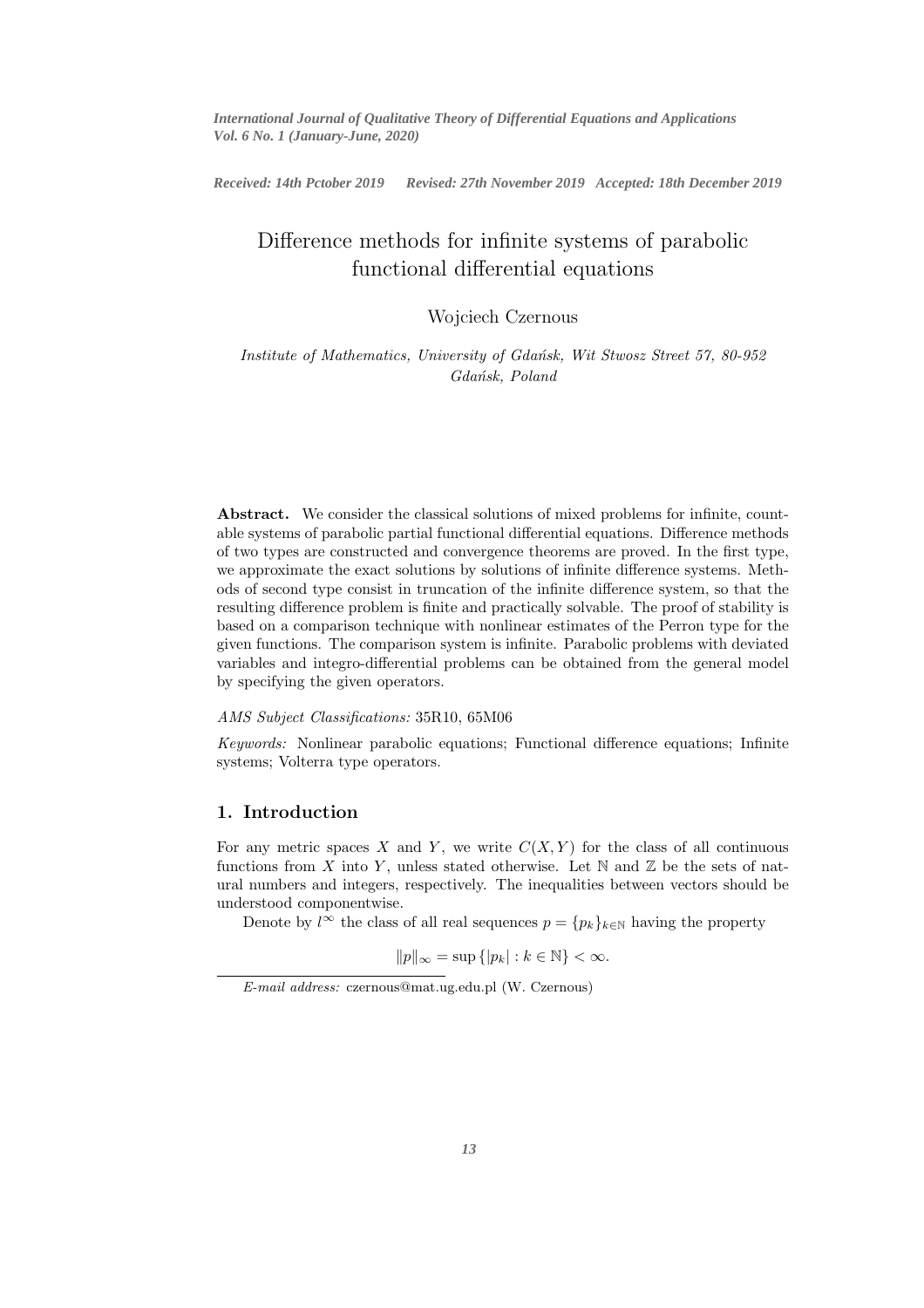The class of all  $n \times n$  matrices with real elements will be denoted by  $M_{n \times n}$ . For the norm in  $\mathbb{R}^n$ , let us choose

$$
||y|| = \sum_{j=1}^{m} |y_j|,
$$
  $y = (y_1, \ldots, y_n).$ 

For  $r, \bar{r} \in M_{n \times n}$ ,  $[r_{ij}]_{i,j=1,\dots,n}$ ,  $[\bar{r}_{ij}]_{i,j=1,\dots,n}$ , we write  $r \leq \bar{r}$  if  $\sum_{i,j=1}^{n} (r_{ij} - \bar{r}_{ij}) \lambda_i \lambda_j \leq 0$ 

for any  $\lambda = (\lambda_1, \ldots, \lambda_n) \in \mathbb{R}^n$ .

Let  $a > 0, d_0 \in \mathbb{R}_+$ ,  $\mathbb{R}_+ = [0, +\infty), d = (d_1, \dots, d_n) \in \mathbb{R}_+^n$ , and  $b = (b_1, \dots, b_n) \in$  $\mathbb{R}^n_+$  be given where  $b_j > 0$  for  $1 \leq j \leq n$ . Let us define

$$
E = [0, a] \times (-b, b), \ D = [-d_0, 0] \times [-d, d], \ E_0 = [-d_0, 0] \times [-b - d, b + d],
$$
  

$$
\partial_0 E = ([0, a] \times [-b - d, b + d]) \setminus E, \quad E^* = E_0 \cup E \cup \partial_0 E.
$$

Suppose that  $z: E^* \to \mathbb{R}$  and  $(t, x) \in \overline{E}$  are fixed, where  $\overline{E}$  stands for the closure of E. We define the function  $z_{(t,x)} : D \to \mathbb{R}$  by

$$
z_{(t,x)}(\zeta,\xi) = z(t+\zeta,x+\xi), \quad (\zeta,\xi) \in D.
$$

The function  $z_{(t,x)}$  is the restriction of z to  $[t-d_0,t] \times [x-d,x+d]$  and this restriction is shifted to D. For a domain  $U \subset \mathbb{R}^{1+n}$  and a function  $z: U \to l^{\infty}$  of the variables  $(t, x)$  we will write  $\partial_t z = {\partial_t z_k}_{k \in \mathbb{N}}$ , provided that respective derivatives exist.

Put  $\Omega = E \times C(D, l^{\infty}) \times \mathbb{R}^n \times M_{n \times n}$  and let

$$
f: \Omega \to l^{\infty}, \quad f = \{f^{(k)}\}_{k \in \mathbb{N}}, \qquad \varphi: E_0 \cup \partial_0 E \to l^{\infty},
$$

$$
\alpha_0 = \{\alpha_{0,k}\}_{k \in \mathbb{N}} : \overline{E} \to l^{\infty}, \qquad \alpha' : \overline{E} \to l^{\infty}_n
$$

be given. We introduce the notation  $\alpha_k = (\alpha_{0,k}, \alpha'_k)$ . It is required that  $\alpha_{0,k}(t, x) \leq t$ and  $\alpha_k(t,x) \in \overline{E}$  for  $(t,x) \in \overline{E}$ ,  $k \in \mathbb{N}$ . For a function  $z: E^* \to l^{\infty}$ , and for a point  $(t, x) \in E$ , we write

$$
z_{\alpha(t,x)} = \{(z_k)_{\alpha_k(t,x)}\}_{k \in \mathbb{N}} \text{ and } F[z](t,x) = F^{(k)}[z](t,x),
$$

where

$$
F^{(k)}[z](t,x) = f^{(k)}(t,x,z_{\alpha(t,x)},\partial_x z_k(t,x),\partial_{xx} z_k(t,x)).
$$

We deal with the following mixed problem:

$$
\partial_t z(t, x) = F[z](t, x) \tag{1.1}
$$

$$
z(t,x) = \varphi(t,x) \quad \text{on} \quad E_0 \cup \partial_0 E. \tag{1.2}
$$

A function  $v: E^* \to l^{\infty}$ ,  $v = \{v_k\}_{k \in \mathbb{N}}$ , is a classical solution of problem (1.1), (1.2) if

- (i)  $v \in C(E^*, \ell^{\infty})$ , derivatives  $\partial_t v_k$ ,  $\partial_{x_i} v_k$ ,  $\partial_{x_i} x_j v_k$ ,  $1 \leq i, j \leq n$ , exist and are continuous on E for all  $k \in \mathbb{N}$ ,
- (ii) v satisfies  $(1.1)$  on E and the condition  $(1.2)$  holds true.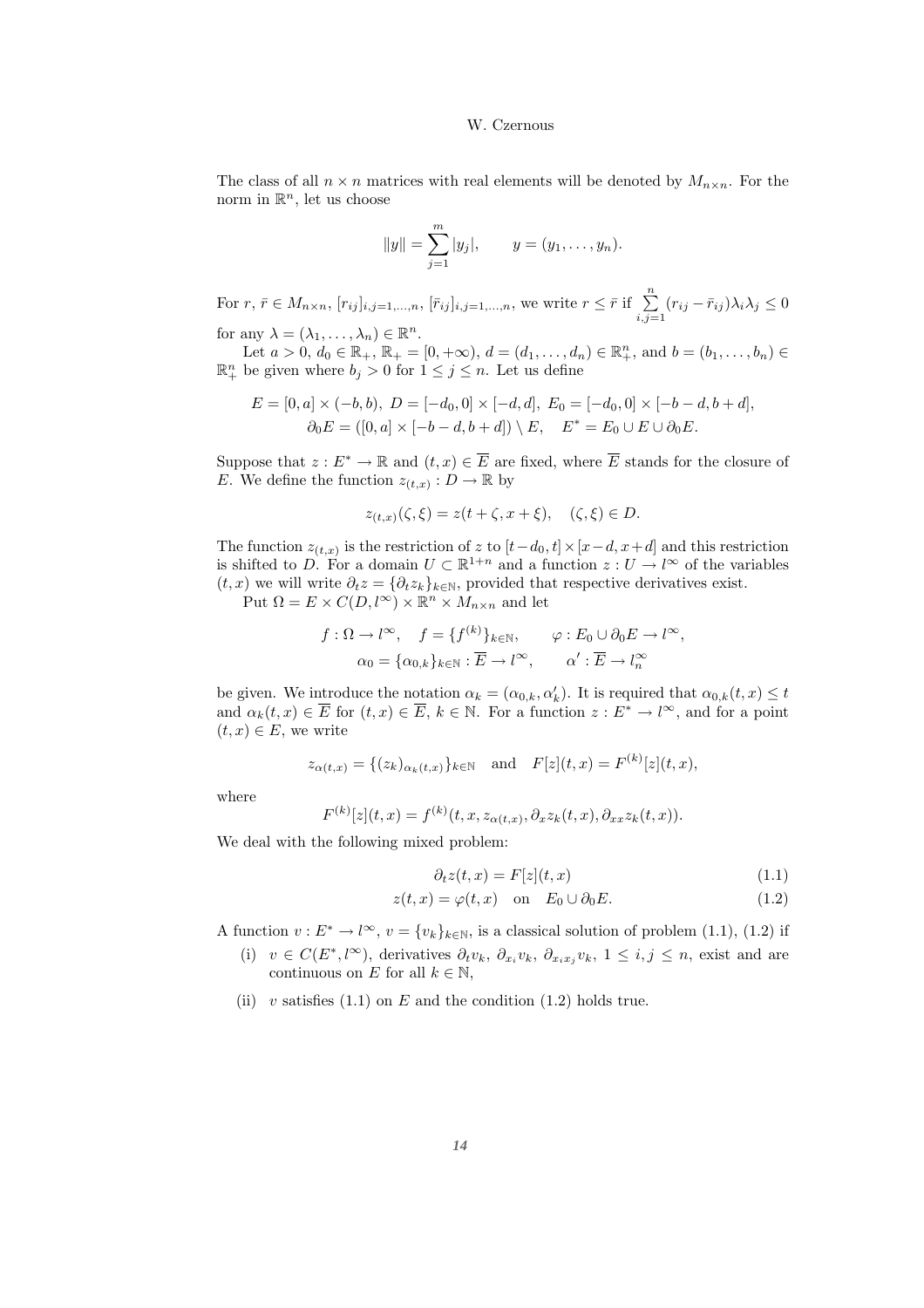A classical solution  $v = \{v_k\}_{k \in \mathbb{N}}$  of (1.1) is called a *parabolic solution* of (1.1) in E if for any two symmetric matrices  $r, \bar{r} \in M_{n \times n}$ , the inequality  $r \leq \bar{r}$  implies

 $f^{(k)}(t,x,v_{\alpha(t,x)},\partial_xv_k(t,x),r) \leq f^{(k)}(t,x,v_{\alpha(t,x)},\partial_xv_k(t,x),\bar{r})$ 

for  $(t, x) \in E, k \in \mathbb{N}$ .

Difference methods for nonlinear parabolic differential or functional differential problems were considered by many authors and under various assumptions. It is easy to construct an explicit Eulers type difference method which satisfies the consistency conditions on all sufficiently regular solutions of a differential functional problem. The main task in these investigations is to find a finite difference scheme which is stable. The method of difference inequalities and simple theorems on recurrent inequalities are used in the investigations of the stability of nonlinear difference or functional difference equations generated by parabolic problems, see, for example, [5, 7, 10]. Difference methods for (weakly or strongly coupled) parabolic systems with time delays were considered in [8, 9].

Within the last few years, numerous papers have been published, concerning various problems for infinite systems of parabolic partial functional differential equations. The monograph [1] contains up-to-date exposition of results concerning parabolic systems, including existence of solutions in Sobolev spaces. Various applications of infinite countable systems of parabolic partial integro-differential equations, such as the discrete coagulation-fragmentation model [12], are also listed in this monograph.

In this paper we use general ideas presented in [3, 6].

The paper is organized as follows. In section 2 we prove theorems on infinite systems of ordinary functional differential inequalities. Section 3 deals with a theoretical approximation method, based on an infinite system of difference equations. Numerical analysis of finite systems of functional difference equations, corresponding to the original problem, is presented in the section 4. Finally, numerical examples are given, covering both types of functional dependence admissible here, that is, an integral differential system and a system of equations with deviated variable.

### 2. Extremal solutions of functional differential systems

Let  $l_+^{\infty}$  be the set of sequences  $p \in l^{\infty}$  such that  $p_k \in \mathbb{R}_+$  for  $k \in \mathbb{N}$ . Put  $I_0 = [-d_0, 0]$ and  $I = (0, a)$ . Denote by  $C(I_0 \cup I, l_+^{\infty})$  the space of all functions  $w = \{w_k\}_{k \in \mathbb{N}}$  such that  $w_k \in C(I_0 \cup I, \mathbb{R}_+)$ . For such w we write  $w'(t) = \{w'_k(t)\}_{k \in \mathbb{N}}$  and  $D_{-}w(t) =$  ${D_w_k(t)}_{k \in \mathbb{N}}$  where  $D_w_k(t)$  stands for the left-hand lower Dini derivative of  $w_k$  at the point  $t$ .

For  $\eta: I_0 \cup I \to \mathbb{R}$  and  $t \in I$  we define  $\eta_{(t)}: I_0 \to \mathbb{R}$  by  $\eta_{(t)}(\tau) = \eta(t + \tau)$ ,  $\tau \in I_0$ . For  $\eta: I_0 \cup I \to l^{\infty}$ ,  $\eta = {\eta_k}_{k \in \mathbb{N}}$ , the symbol  $\eta_{(t)}$  should be understood componentwise.

By abuse of notation, let us write  $C(I_0, l_+^{\infty})$  for the class of all functions  $\eta =$  ${\{\eta_k\}_{k\in\mathbb{N}}}$  such that  $\eta_k \in C(I_0,\mathbb{R}_+), k \in \mathbb{N}$ , and with finite norm

$$
|\eta|_0 = \sup\left\{|\eta_k|_0 : k \in \mathbb{N}\right\} < +\infty,
$$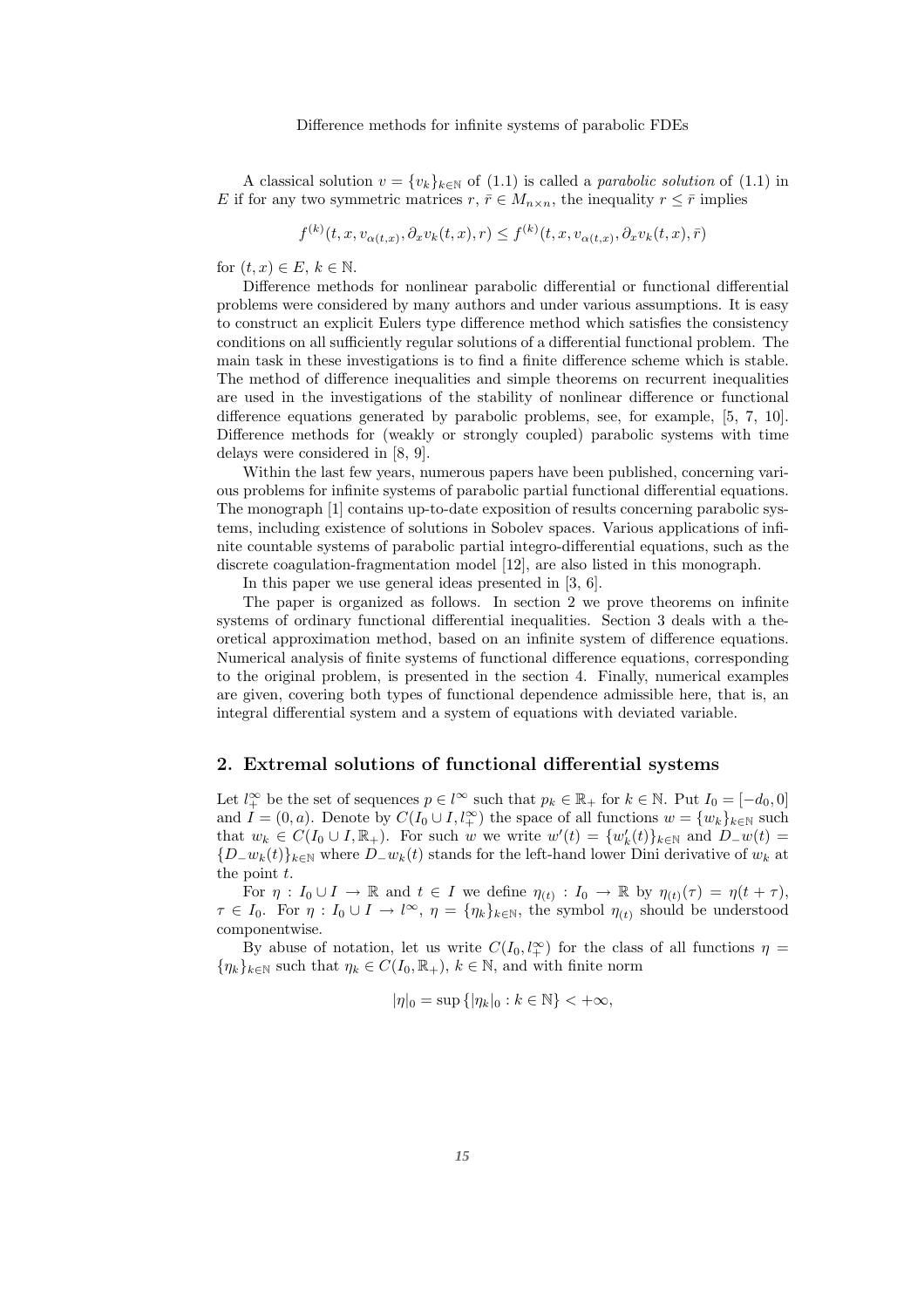where  $|\eta_k|_0$  is the supremum norm of  $\eta_k$  in the space  $C(I_0,\mathbb{R})$ .

Put  $\Xi = I \times C(I_0, l_+^{\infty})$  and suppose that

$$
\sigma = {\sigma_k}_{k \in \mathbb{N}}, \quad \sigma_k : \Xi \to \mathbb{R}_+ \quad \text{and} \quad \eta = {\eta_k}_{k \in \mathbb{N}}, \quad \eta_k : I_0 \to \mathbb{R}_+,
$$

are given. We consider the Cauchy problem

$$
w'(t) = \sigma(t, w_{(t)}), \tag{2.1}
$$

$$
w_{(0)} \equiv \eta. \tag{2.2}
$$

Let  $p, \tilde{p} \in l^{\infty}, p = \{p_k\}_{k \in \mathbb{N}}, \tilde{p} = \{\tilde{p}_k\}_{k \in \mathbb{N}}$ . We will write

$$
p \le \tilde{p} \qquad \text{if} \qquad p_k \le \tilde{p}_k \quad \text{for} \quad k \in \mathbb{N}. \tag{2.3}
$$

**Assumption H**<sub>0</sub> [ $\sigma$ ]. The function  $\{\sigma_k\}_{k\in\mathbb{N}} = \sigma : \Xi \to l_+^{\infty}$ , is such that  $\sigma_k : \Xi \to \mathbb{R}_+$ is continuous for each  $k \in \mathbb{N}$ , and

- 1) the following monotonicity condition holds: if  $w, \, \tilde{w} \in C(I_0, l_+^{\infty})$  are such that  $w(t) \leq \tilde{w}(t)$  on  $I_0$ , then  $\sigma(t, w) \leq \sigma(t, \tilde{w})$ ,
- 2) there are  $a_0, b_0 \in \mathbb{R}_+$  such that

$$
\|\sigma(t, w)\|_{\infty} \le a_0 \|w\|_{\infty} + b_0 \quad \text{on} \quad \Xi.
$$

**Lemma 2.1.** Suppose that Assumption H<sub>0</sub> [σ] is satisfied and  $\eta = {\eta_k}_{k \in \mathbb{N}}, \eta \in$  $C(I_0, l_+^{\infty})$ . Thus there exists the maximum solution

$$
\omega(\cdot, \eta) = {\omega_k(\cdot, \eta)}_{k \in \mathbb{N}}, \quad \omega_k(\cdot, \eta) : I_0 \cup I \to \mathbb{R}_+,
$$

of the Cauchy problem (2.1), (2.2). Moreover, if  $\varphi = {\varphi_k}_{k \in \mathbb{N}}, \varphi \in C(I_0 \cup I, l_+^{\infty}),$ and  $\varphi$  satisfies the system of functional differential inequalities

$$
D_{-}\varphi \le \sigma(t, \varphi_{(t)}), \quad t \in I,
$$
\n
$$
(2.4)
$$

and the initial estimate holds

$$
\varphi(t) \le \eta(t) \quad \text{for} \quad t \in I_0,\tag{2.5}
$$

then

$$
\varphi(t) \le \omega(t, \eta) \quad \text{for} \quad t \in I. \tag{2.6}
$$

*Proof.* Take a function  $\psi = {\psi_k}_{k \in \mathbb{N}}, \psi \in C(I_0 \cup I, l_+^{\infty})$ , and put

$$
\Lambda_{k.\psi}(t,\zeta)=\sigma_k(t,P_k[t,\zeta,\psi]),
$$

for  $(t,\zeta) \in I \times C(I_0,\mathbb{R}_+)$  and

$$
P_k[t,\zeta,\psi] = ((\psi_1)_{(t)},\ldots,(\psi_{k-1})_{(t)},\zeta,(\psi_{k+1})_{(t)},\ldots).
$$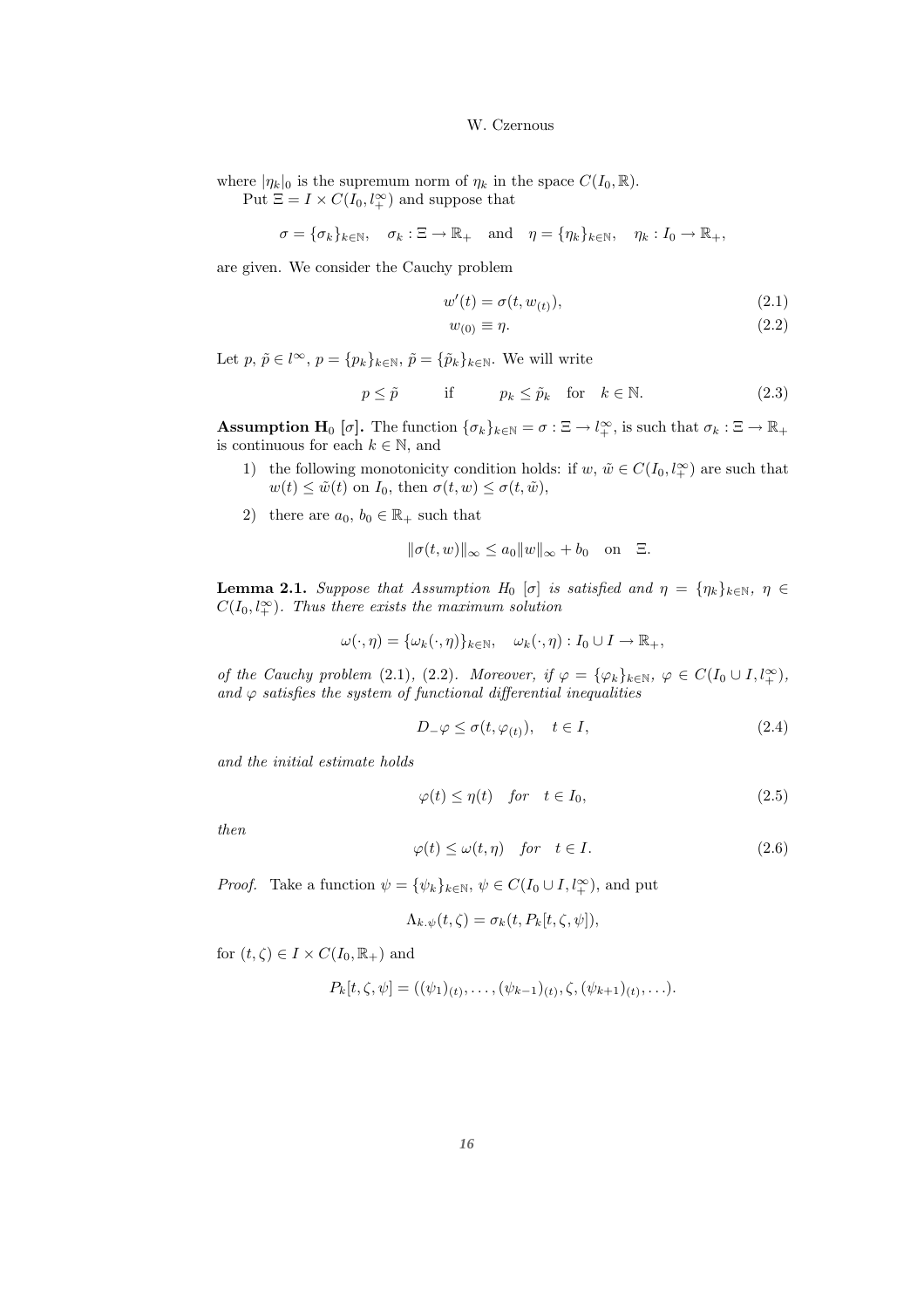There is (see [4]) the right-hand maximum solution  $W_k[\psi]$  of the Cauchy problem

$$
\xi'(t) = \Lambda_{k.\psi}(t,\xi_{(t)}), \quad \xi_{(0)} \equiv \eta_k,
$$

and the solution is defined on  $I_0 \cup I$ . Put  $W[\psi] = \{W_k[\psi]\}_{k \in \mathbb{N}}$ . It follows from the monotonicity condition for  $\sigma$  and from a theorem on functional differential inequalities (see [4]) that for two functions  $\psi, \, \tilde{\psi} \in C(I_0 \cup I, l_+^{\infty})$  such that  $\psi(t) \leq \tilde{\psi}(t)$  on  $I_0 \cup I$ we have

$$
W[\psi](t) \le W[\tilde{\psi}](t) \quad \text{on} \quad I.
$$

Denote by  $\Delta$  the class of all functions  $w = \{w_k\}_{k \in \mathbb{N}}$ ,  $w \in C(I_0 \cup I, l_+^{\infty})$ , satisfying the differential inequality

$$
D_{-}w(t) \le \sigma(t, w_{(t)}), \quad t \in I,
$$

and the initial estimate  $w(t) \leq \eta(t)$  for  $t \in I_0$ . For every  $k \in \mathbb{N}$  the family of functions  ${W_k[\psi]}_{\psi \in \Delta}$  is bounded and equicontinuous on  $I_0 \cup I$ . Hence

$$
\tilde{\omega}_k(t) = \sup \{ W_k[\psi](t) : \psi \in \Delta \}, \quad t \in I_0 \cup I, k \in \mathbb{N},
$$

exists and is a continuous function. Moreover,  $\tilde{\omega}_k(t) = \eta_k(t)$  on  $I_0$  for  $k \in \mathbb{N}$ . Put  $\tilde{\omega} = {\{\tilde{\omega}_k\}_{k\in\mathbb{N}}}.$  Thus  $\tilde{\omega} \in C(I_0 \cup I, l_+^{\infty})$  and  $W[\psi](t) \leq W[\tilde{\psi}](t)$  for  $\psi \in \Delta, t \in I$ . Therefore,

$$
\tilde{\omega}(t) \le W[\tilde{\omega}](t) \quad \text{for} \quad t \in I. \tag{2.7}
$$

On the other hand, we have

$$
\frac{d}{dt}W_k[\tilde{\omega}](t) = \Lambda_{k.\tilde{\omega}}(t, (W_k[\tilde{\omega}])_{(t)}) = \sigma_k(t, P_k[t, W_k[\tilde{\omega}], \tilde{\omega}]).
$$

Hence, by (2.7) and by the monotonicity condition for  $\sigma$  we obtain

$$
\frac{d}{dt}W_k[\tilde{\omega}](t) \le \sigma_k(t, (W[\tilde{\omega}])_{(t)}), \quad t \in I, k \in \mathbb{N},
$$

and consequently  $W[\tilde{\omega}] \in \Delta$ . This gives

$$
W_k[\tilde{\omega}](t) \le \sup \{ W_k[\psi](t) : \psi \in \Delta \} = \tilde{\omega}(t) \quad \text{for} \quad t \in I, k \in \mathbb{N}
$$

and we conclude that

$$
W[\tilde{\omega}](t) \le \tilde{\omega}(t) \quad \text{for} \quad t \in I. \tag{2.8}
$$

Inequalities (2.7) and (2.8) imply  $\tilde{\omega} = W[\tilde{\omega}]$ . Thus  $\tilde{\omega}$  is the right-hand maximum solution of (2.1), (2.2). It follows from (2.4), (2.5) that  $\varphi \in \Delta$  and estimate (2.6) is proved proved.  $\Box$ 

Let  $V: C(D, l^{\infty}) \to C(I_0, l^{\infty}_+)$  be the operator defined by

$$
\left(Vw\right)_k(t) = \max\left\{|w_k(t,x)| : x \in [-d,d]\right\}, \quad k \in \mathbb{N}
$$

for  $w \in C(D, l^{\infty})$ ,  $w = \{w_k\}_{k \in \mathbb{N}}$ , and  $t \in [-d_0, 0]$ . For a function  $w : A \to l^{\infty}$ ,  $A \subset \mathbb{R}$ ,  $w = \{w_k\}_{k \in \mathbb{N}}$ , and for  $a \in \mathbb{R}$  we will write  $w \equiv a$  if  $w_k \equiv a$  for  $k \in \mathbb{N}$ .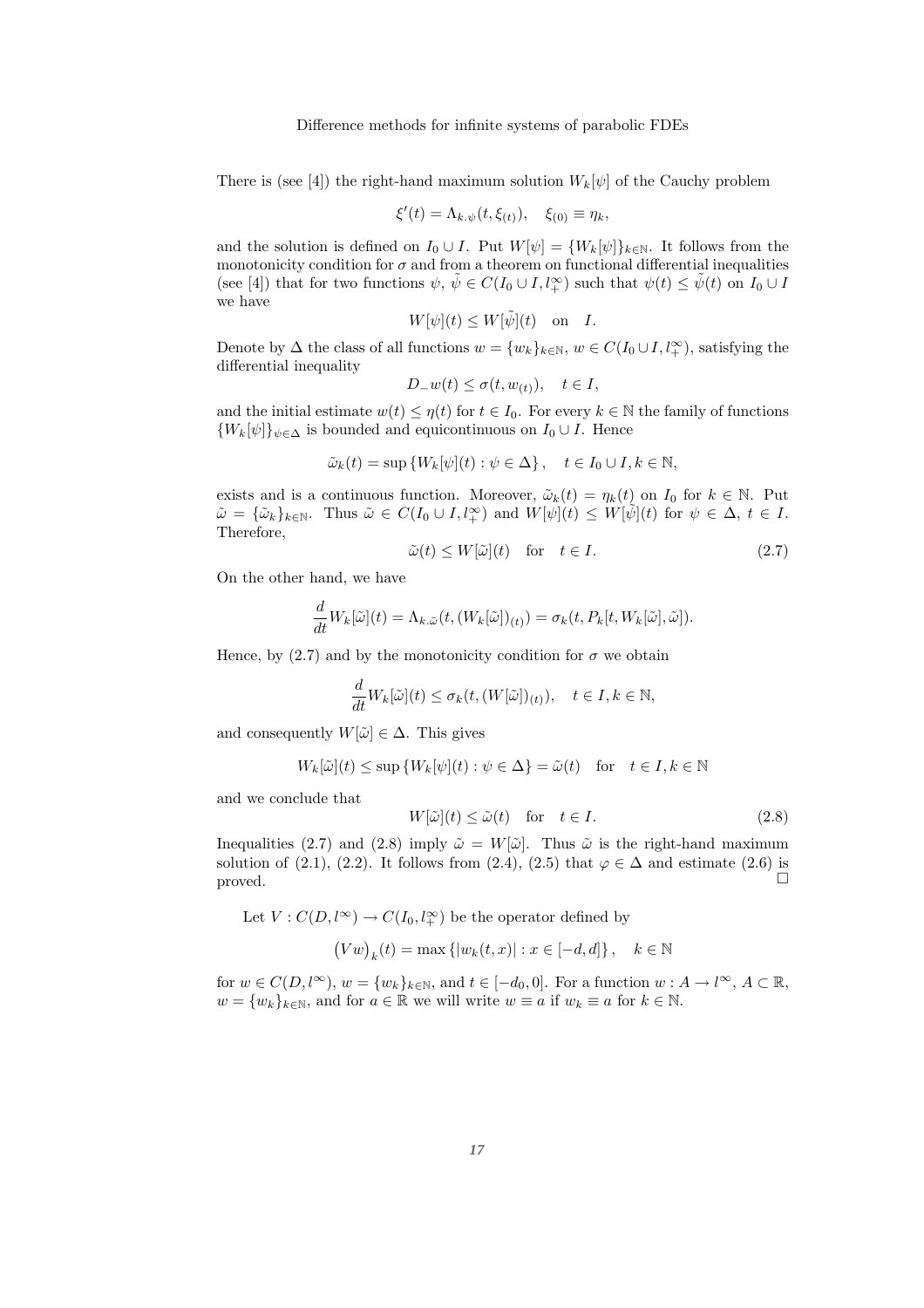**Assumption H**  $[f, \sigma]$ . There is a comparison function

$$
\sigma: I \times C(I_0, l_+^{\infty}) \to l_+^{\infty}, \qquad \sigma = {\{\sigma_k\}}_{k \in \mathbb{N}},
$$

of variables  $(t, w)$ , satisfying Assumption H<sub>0</sub> [ $\sigma$ ] and such that

- 1)  $\sigma_k: I \times C(I_0, l_+^{\infty}) \to \mathbb{R}_+$  is non-decreasing with respect to  $t, k \in \mathbb{N}$ ,
- 2) for  $\theta \in C(I_0, l_+^{\infty}), \theta \equiv 0$ , holds  $\sigma(\cdot, \theta) \equiv 0$ ,
- 3) the maximal solution of the Cauchy problem

$$
\eta'_k(t) = \sigma_k(t, \eta_{(t)}), \quad t \in I, \ k \in \mathbb{N},
$$
  

$$
\eta_{(0)}(t) \equiv 0
$$

is  $\{\tilde{\eta}_k\}_{k\in\mathbb{N}} = \tilde{\eta}: I_0 \cup I \to l^{\infty}, \tilde{\eta} \equiv 0,$ 

4) for  $\{\varepsilon_k\}_{k\in\mathbb{N}} = \varepsilon \in l^{\infty}_+$ , the maximum solution  $\omega(\cdot,\varepsilon) : I_0 \cup I \to l^{\infty}_+$  of the Cauchy problem

$$
\eta'_k(t) = \sigma_k(t, \eta_{(t)} + \varepsilon) + \varepsilon_k, \qquad t \in I, \ k \in \mathbb{N},
$$
  

$$
\eta(t) = \varepsilon, \qquad t \in I_0,
$$

is such that

$$
\lim_{k \to \infty} \varepsilon_k = 0 \qquad \text{implies} \qquad \lim_{k \to \infty} \omega_k(\cdot,\varepsilon) = 0 \quad \text{uniformly on} \quad I,
$$

- 5) for the above Cauchy problem,  $\lim_{\varepsilon\to 0} ||\omega(t,\varepsilon)||_{\infty} = 0$  uniformly on I,
- 6) the upper bounds on growth of  $f$  with respect to the functional argument are

$$
|f^{(k)}(t, x, w, q, r) - f^{(k)}(t, x, \bar{w}, q, r)| \leq \sigma_k(t, V(w - \bar{w})), \quad k \in \mathbb{N},
$$

for  $(t, x, w, q, r)$ ,  $(t, x, \overline{w}, q, r) \in \Omega$ .

#### 3. Infinite systems of difference equations

We formulate a difference problem, corresponding to  $(1.1)$ ,  $(1.2)$ . We define a uniform mesh on  $E^*$  in the following way. Let  $h = (h_0, h'), h' = (h_1, \ldots, h_n)$ , stand for steps of the mesh. Then we choose nodal points  $(t^{(r)}, x^{(m)})$  by

$$
t^{(r)} = rh_0, \quad x^{(m)} = (x_1^{(m_1)}, \dots, x_n^{(m_n)}) = (m_1h_1, \dots, m_nh_n),
$$

for  $(r, m) \in \mathbb{Z}^{1+n}$ . We write H for the set of all h such that there is  $-N_0 \in \mathbb{Z}$  with the property  $-N_0h_0 = -d_0$  and there is  $N_j \in \mathbb{N}$  satisfying  $N_jh_j = b_j$  for each index j such that  $d_j = 0$ . Let  $t^{(K_0)}$  be the last temporal node, that is,  $t^{(K_0)} \le a < t^{(K_0+1)}$ . We put  $||h|| = h_0 + h_1 + \ldots + h_n$ . Using the notion of the set of all nodal points in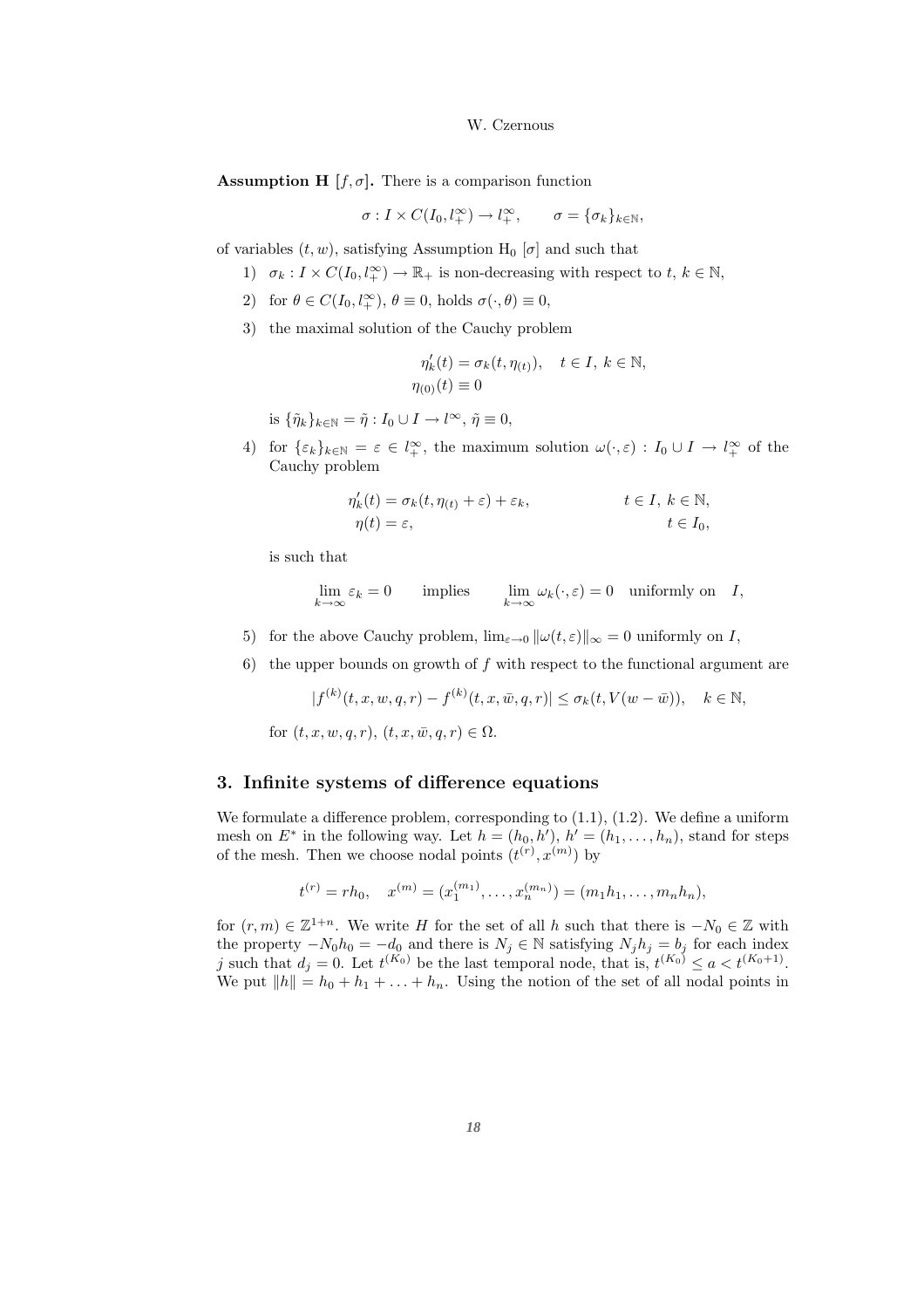$\mathbb{R}^{1+n}$ ,  $\mathbb{R}^{1+n}_h = \{(t^{(r)}, x^{(m)}): (r,m) \in \mathbb{Z}^{1+n}\},\$ we define various parts of the discrete domain simply by:

$$
E_{0,h} = E_0 \cap \mathbb{R}^{1+n}_h, \quad E_h = E \cap \mathbb{R}^{1+n}_h, \quad \partial_0 E_h = \partial_0 E \cap \mathbb{R}^{1+n}_h,
$$
  

$$
E_h^* = E_{0,h} \cup E_h \cup \partial_0 E_h.
$$

The discrete counterparts of sets  $I_0, \, I$  and  $I_0 \cup I:$ 

$$
I_{0,h} = \left\{ t^{(r)} : -N_0 \le r \le 0 \right\}, \quad I_h = \left\{ t^{(r)} : 0 \le r \le K_0 \right\}, \quad I_h^* = I_{0,h} \cup I_h
$$

will also be needed. The difference equation will be considered at the points lying in

$$
E'_{h} = \left\{ (t^{(r)}, x^{(m)}) \in E_{h} : 0 \le r \le K_0 - 1 \right\}.
$$

We now describe the interpolation operator  $T_h$ , that has been presented in [2].  $T_h$  maps real functions defined on the mesh  $E_h^*$  into real functions defined on  $E^*$ . Suppose that  $z: E_h^* \to \mathbb{R}$ . For  $(t, x) \in E^*$ , three cases will be distinguished.

(i) There is  $(r, m) \in \mathbb{Z}^{1+n}$  such that  $(t^{(r)}, x^{(m)})$ ,  $(t^{(r+1)}, x^{(m+1)}) \in E_h^*$  and  $t^{(r)} \le$  $t \leq t^{(r+1)}$ ,  $x^{(m)} \leq x \leq x^{(m+1)}$ , where  $m+1 = (m_1+1,\ldots,m_n+1)$ . We define

$$
(T_h z)(t, x) = \left(1 - \frac{t - t^{(r)}}{h_0}\right) \sum_{\mu \in \{0, 1\}^n} z^{(r, m + \mu)} \left(\frac{x - x^{(m)}}{h}\right)^{\mu} \left(1 - \frac{x - x^{(m)}}{h}\right)^{1 - \mu} + \left(\frac{t - t^{(r)}}{h_0}\right) \sum_{\mu \in \{0, 1\}^n} z^{(r + 1, m + \mu)} \left(\frac{x - x^{(m)}}{h}\right)^{\mu} \left(1 - \frac{x - x^{(m)}}{h}\right)^{1 - \mu},
$$

using the notation

$$
\left(\frac{x-x^{(m)}}{h}\right)^{\mu} = \prod_{j=1}^{n} \left(\frac{x_j - x_j^{(m_j)}}{h_j}\right)^{\mu_j},
$$

$$
\left(1 - \frac{x-x^{(m)}}{h}\right)^{1-\mu} = \prod_{j=1}^{n} \left(1 - \frac{x_j - x_j^{(m_j)}}{h_j}\right)^{1-\mu_j}.
$$

We adopt here the convention that  $0^0 = 1$ .

(ii) Suppose that x lies near the boundary of  $[-b-d, b+d]$ , namely that  $N_j h_j \leq$  $|x_j| \leq b_j + d_j < (N_j + 1)h_j$  for some  $j, 1 \leq j \leq n$ . Then we put  $T_h z(t, x) =$  $T_h z(t, \tilde{x})$ , where

$$
\tilde{x}_j = \begin{cases} x_j, & |x_j| \le N_j h_j \\ -N_j h_j, & x_j < -N_j h_j \\ N_j h_j, & x_j > N_j h_j, \end{cases} \quad 1 \le j \le n.
$$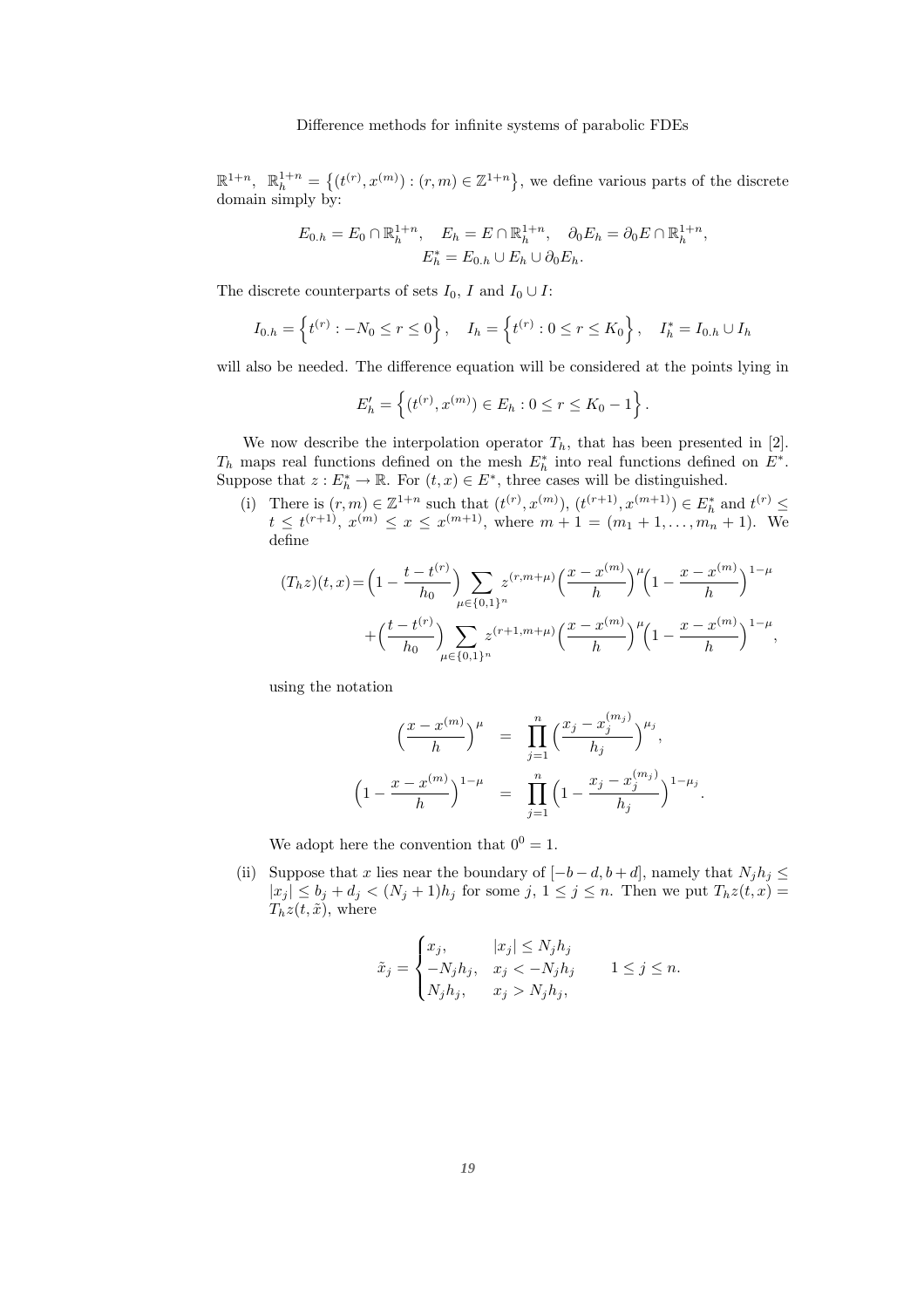(iii) The last case is  $K_0h_0 < t \le a$ . Then we set  $T_hz(t,x) = T_hz(K_0h_0,x)$ .

Note that  $T_h$  is a linear operator, mapping real functions defined on  $E_h^*$  into continuous functions defined on  $E^*$ . Furthermore, since  $T_h z_h$  interpolates  $z_h$  by use of convex combinations of  $z_h$ 's values, the equality

$$
\max_{t \le t^{(r)}, x \in [-b-d, b+d]} |(T_h z_h)(t, x)| = \max_{i \le r, -K \le m \le K} |z_h^{(i,m)}|
$$
(3.1)

holds for  $-N_0 \le r \le K_0$ .

The following lemma is a direct consequence of the definition of  $T_h$ .

**Lemma 3.1.** Suppose that  $v : E^* \to \mathbb{R}$  is a continuous function, and  $\omega : \mathbb{R}_+ \to \mathbb{R}_+$ its modulus of continuity. Then

$$
|(T_h v_h - v)(t, x)| \le \omega(||h||),
$$

where  $v_h = v|_{E_h^*}.$ 

The symbol  $T_h z$  for  $z: E_h^* \to l^{\infty}$  should be understood componentwise.

Write  $e_i = (0, \ldots, 0, 1, 0, \ldots, 0) \in \mathbb{Z}^n$  with the 1 standing on the *i*-th place. Put  $J = \{(i, j) : 1 \le i, j \le n, i \ne j\}$ , and suppose that for each  $k \in \mathbb{N}$  we have defined two disjoint (one possibly empty) subsets  $J_{k,+}$ ,  $J_{k,-}$  of  $J$ , such that  $J_{k,+} \cup J_{k,-} = J$ . We assume that  $(i, j) \in J_{k+1}$  if  $(j, i) \in J_{k+1}$ . Let  $z : E^* \to l^{\infty}$  and  $(t^{(r)}, x^{(m)}) \in E'_{h}$ . The definitions of difference operators, involved in our difference scheme, will be given with the aid of

$$
\delta_i^+ z_k^{(r,m)} = \frac{1}{h_i} [z_k^{(r,m+e_i)} - z_k^{(r,m)}] \quad \text{and} \quad \delta_i^- z_k^{(r,m)} = \frac{1}{h_i} [z_k^{(r,m)} - z_k^{(r,m-e_i)}],
$$

for  $1 \leq i \leq n, k \in \mathbb{N}$ . Then, let  $\delta_0, \delta = (\delta_1, \ldots, \delta_n), [\delta^{(2)}_{ij}]_{i,j=1,\ldots,n}$  be defined by

$$
\delta_0 z_k^{(r,m)} = \frac{1}{h_0} [z_k^{(r+1,m)} - z_k^{(r,m)}],
$$
  
\n
$$
\delta_i z_k^{(r,m)} = \frac{1}{2} [\delta_i^+ + \delta_i^-] z_k^{(r,m)}, \ 1 \le i \le n,
$$

$$
\begin{aligned}\n\delta_{ii}^{(2)} z_k^{(r,m)} &= \delta_i^+ \delta_i^- z_k^{(r,m)}, \ 1 \le i \le n, \\
\delta_{ij}^{(2)} z_k^{(r,m)} &= \frac{1}{2} [\delta_i^+ \delta_j^- + \delta_i^- \delta_j^+] z_k^{(r,m)} \quad \text{for} \quad (i,j) \in J_{k,-}, \\
\delta_{ij}^{(2)} z_k^{(r,m)} &= \frac{1}{2} [\delta_i^+ \delta_j^+ + \delta_i^- \delta_j^-] z_k^{(r,m)} \quad \text{for} \quad (i,j) \in J_{k,+}.\n\end{aligned}
$$

Let us write  $F_h^{(k)}$  $\int_h^{(k)} [z]^{(r,m)}$  as a short for

$$
f^{(k)}(t^{(r)}, x^{(m)}, (T_h z)_{\alpha(t^{(r)}, x^{(m)})}, \delta z_k^{(r,m)}, \delta^{(2)} z_k^{(r,m)})
$$
.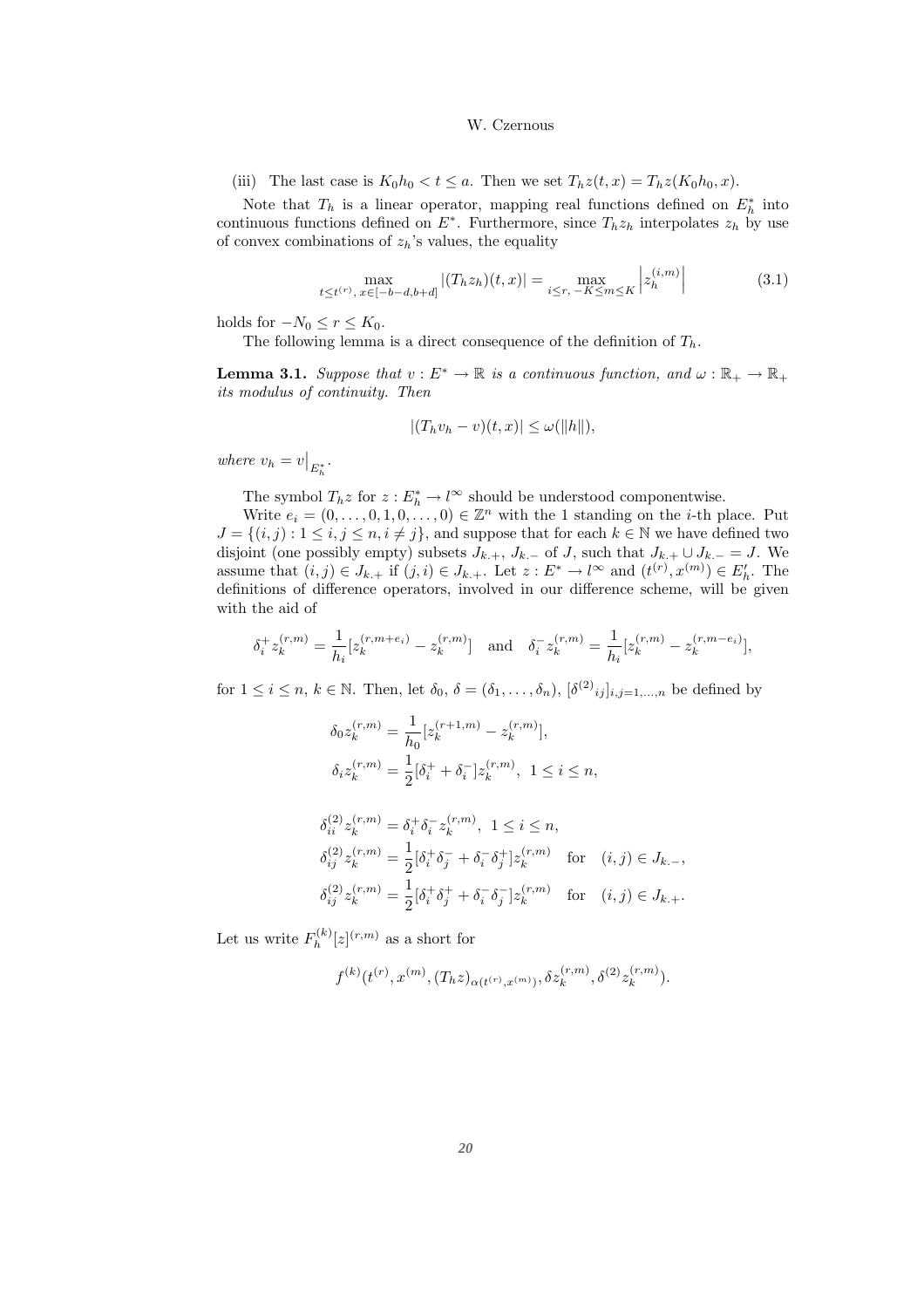Given  $\varphi_h : E_{0,h} \cup \partial_0 E_h \to l^{\infty}$ , we consider the difference-functional problem

$$
\delta_0 z^{(r,m)} = F_h[z]^{(r,m)},\tag{3.2}
$$

$$
z^{(r,m)} = \varphi_h^{(r,m)} \quad \text{on} \quad E_{0,h} \cup \partial_0 E_h,\tag{3.3}
$$

where  $F_h[z]^{(r,m)} = \{F_h^{(k)}\}$  $\delta_h^{(k)}[z]^{(r,m)}\}_{k \in \mathbb{N}}$  and  $\delta_0 z^{(r,m)} = \{\delta_0 z_k^{(r,m)}\}$  $\{k^{(r,m)}\}_{k\in\mathbb{N}}$ . It is evident that there exists exactly one solution  $u_h = \{u_{h,k}\}_{k \in \mathbb{N}}$  of  $(3.2)-(3.3)$ .

The comparison technique used in the proof of convergence (Theorem 3.2) requires analogues of already defined operators:  $T_h$  and the Hale operator, for functions defined on  $I_h^*$ . First, we introduce the interpolation operator  $T_{h,0}$ , mapping real functions defined on  $I_h^*$  into real functions defined on  $I_0 \cup I$ . For  $\omega: I_h^* \to \mathbb{R}$  and  $t \in I_0 \cup I$ , we put

$$
(T_{h.0} \omega)(t) = \frac{t - t^{(r)}}{h_0} \omega^{(r+1)} + \left(1 - \frac{t - t^{(r)}}{h_0}\right) \omega^{(r)},
$$

when  $t^{(r)} \le t \le t^{(r+1)}$  for some  $-N_0 \le r \le K_0 - 1$ , and

$$
(T_{h.0} \,\omega)(t) = \omega^{(K_0)}
$$

,

when  $t^{(K_0)} < t < a$ . We define  $T_{h,0} \omega$  for  $\omega : I_{0,h} \to \mathbb{R}$  in a similar way. The symbol  $T_{h,0}\,\omega$ , for  $\omega: I_h^*\to l^\infty$  or  $\omega: I_{0,h}\to l^\infty$  should be understood componentwise.

Next, for  $0 \le r \le K_0$ , we define the discrete Hale operator, mapping real functions  $ω$  defined on the mesh  $I_h^*$  into real functions  $ω_{[r]}$  defined on  $I_{0,h}$ , by:  $ω_{[r]}(τ)$  =  $\omega(t^{(r)} + \tau)$ ,  $\tau \in I_{0,h}$ . When  $\omega: I_h^* \to l^{\infty}$ , the symbol  $\omega_{[r]}$  should be understood componentwise.

It is clear that for  $\omega: I_h^* \to \mathbb{R}$  and  $0 \le r \le K_0$ 

$$
(T_{h.0} \,\omega)_{(t^{(r)})} = T_{h.0} \,\omega_{[r]}.\tag{3.4}
$$

**Lemma 3.2.** If  $z: E_h^* \to \mathbb{R}$  and  $\omega: I_h^* \to \mathbb{R}_+$  is defined by

$$
\omega^{(r)} = \max\left\{ |z^{(i,m)}| : i \le r, \ x^{(m)} \in [-b-d, b+d] \right\}, \quad t^{(r)} \in I_h^*,
$$

then

$$
V(T_h z)_{(t,x)} \le (T_{h.0} \,\omega)_{(t)} \quad \text{for} \quad (t,x) \in E. \tag{3.5}
$$

*Proof.* Put  $A = [-b - d, b + d]$  and  $A_r = [-d_0, t^{(r)}] \times A$ . With this notation, (3.1) reads

$$
\max_{(t,x)\in A_r} |(T_h z)(t,x)| \le \omega^{(r)}.
$$
\n(3.6)

Moreover, straight from the definition of  $T_h$ ,

$$
(T_h z)(t, x) = \frac{t - t^{(r)}}{h_0} (T_h z)(t^{(r+1)}, x) + \left(1 - \frac{t - t^{(r)}}{h_0}\right) (T_h z)(t^{(r)}, x).
$$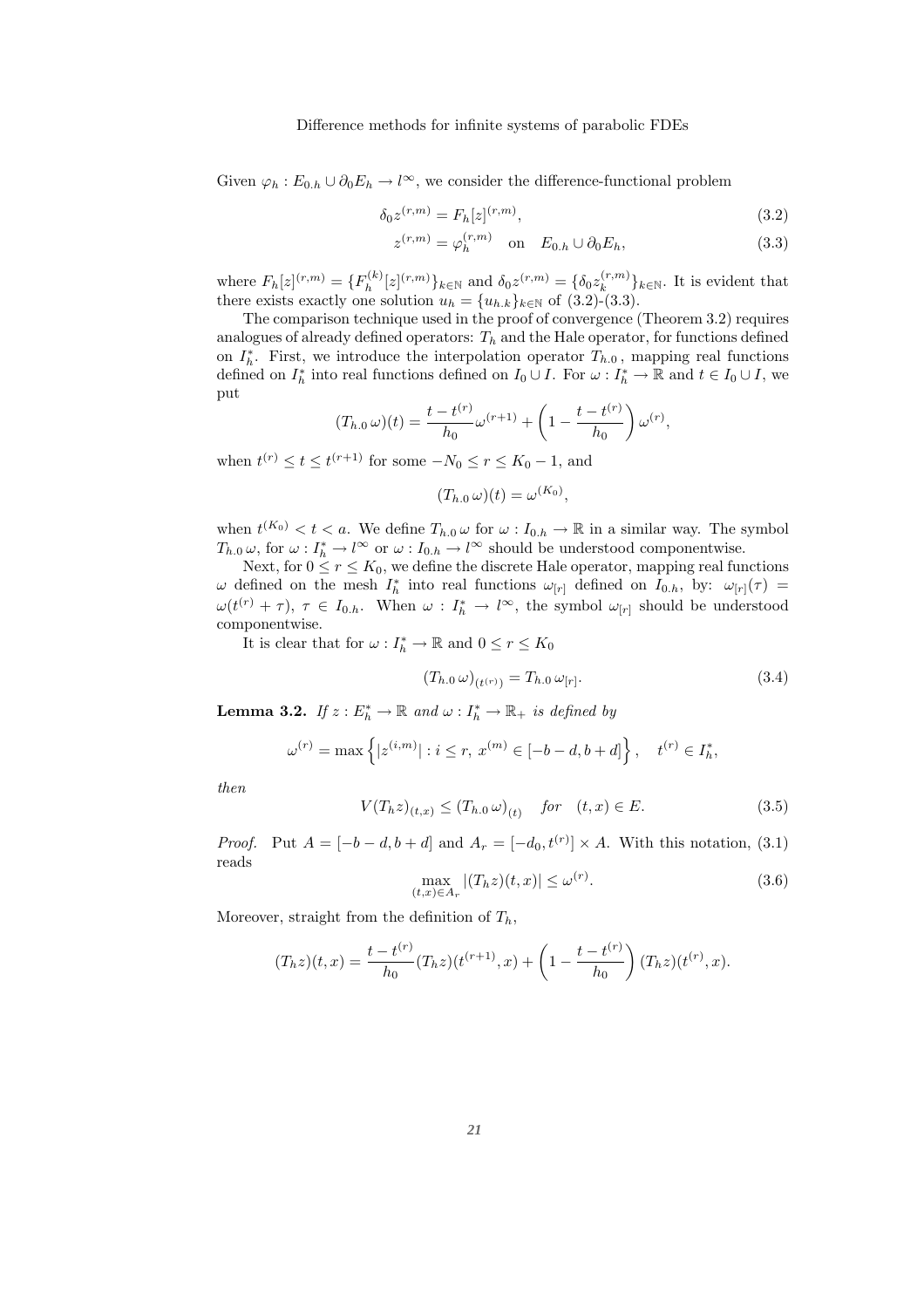Hence, and by (3.6),

$$
\max_{x \in A} |(T_h z)(t, x)|
$$
\n
$$
\leq \frac{t - t^{(r)}}{h_0} \max_{x \in A} |(T_h z)(t^{(r+1)}, x)| + \left(1 - \frac{t - t^{(r)}}{h_0}\right) \max_{x \in A} |(T_h z)(t^{(r)}, x)|
$$
\n
$$
\leq \frac{t - t^{(r)}}{h_0} \max_{(t, x) \in A_{r+1}} |(T_h z)(t, x)| + \left(1 - \frac{t - t^{(r)}}{h_0}\right) \max_{(t, x) \in A_r} |(T_h z)(t, x)|
$$
\n
$$
\leq \frac{t - t^{(r)}}{h_0} \omega^{(r+1)} + \left(1 - \frac{t - t^{(r)}}{h_0}\right) \omega^{(r)}
$$
\n
$$
= (T_{h,0} \omega)(t).
$$

By the definition of  $V$  and by the above inequality,

$$
(V(T_h z)_{(t,x)})(s) = \max_{y \in [-d,d]} |(T_h z)(t+s, x+y)|
$$
  
\$\leq\$  $\max_{y \in A} |(T_h z)(t+s, y)| \leq (T_{h,0} \omega)(t+s) = (T_{h,0} \omega)_{(t)}(s),$ 

for  $s \in I_0$ , which proves (3.5).

**Corollary 3.1.** If  $z : E_h^* \to l^{\infty}$  and  $\omega : I_h^* \to l^{\infty}$  is defined by

$$
\omega_k^{(r)} = \max \left\{ |z_k^{(i,m)}| : i \le r, \ x^{(m)} \in [-b-d, b+d] \right\}, \quad t^{(r)} \in I_h^*,
$$

then

$$
V(T_h z)_{\alpha^{(r,m)}} \le T_{h.0} \,\omega_{[r]}, \quad (t^{(r)}, x^{(m)}) \in E_h. \tag{3.7}
$$

*Proof.* Clearly, monotonicity of  $\omega$  implies

$$
(T_{h.0} \,\omega)_{(t_1)} \le (T_{h.0} \,\omega)_{(t_2)} \quad \text{for} \quad t_1 \le t_2. \tag{3.8}
$$

The assertion follows from the condition  $\alpha_{0,k}(t,x) \leq t, k \in \mathbb{N}$ , and from relations  $(3.4), (3.8).$ 

**Theorem 3.1.** Suppose that Assumption H  $[f, \sigma]$  is fulfilled, and  $\omega : I_h^* \to l_+^{\infty}$  satisfies the recurrent inequality

$$
\omega_k^{(r+1)} \le \omega_k^{(r)} + h_0 \sigma_k(t^{(r)}, T_{h,0} \omega_{[r]}) + h_0 \gamma(h), \tag{3.9}
$$

for  $0 \le r \le K_0 - 1$ ,

$$
\|\omega^{(r)}\|_{\infty} \le \gamma(h) \qquad \text{for} \quad t^{(r)} \in I_{0,h},\tag{3.10}
$$

where  $\gamma: H \to \mathbb{R}_+$ ,  $\lim_{h \to 0} \gamma(h) = 0$ , and the steps of the mesh are small enough to fulfil

$$
h_0 \exp[a_0 a](a_0 + b_0 + (1 + 2a_0)\gamma(h)) \le 1,
$$
\n(3.11)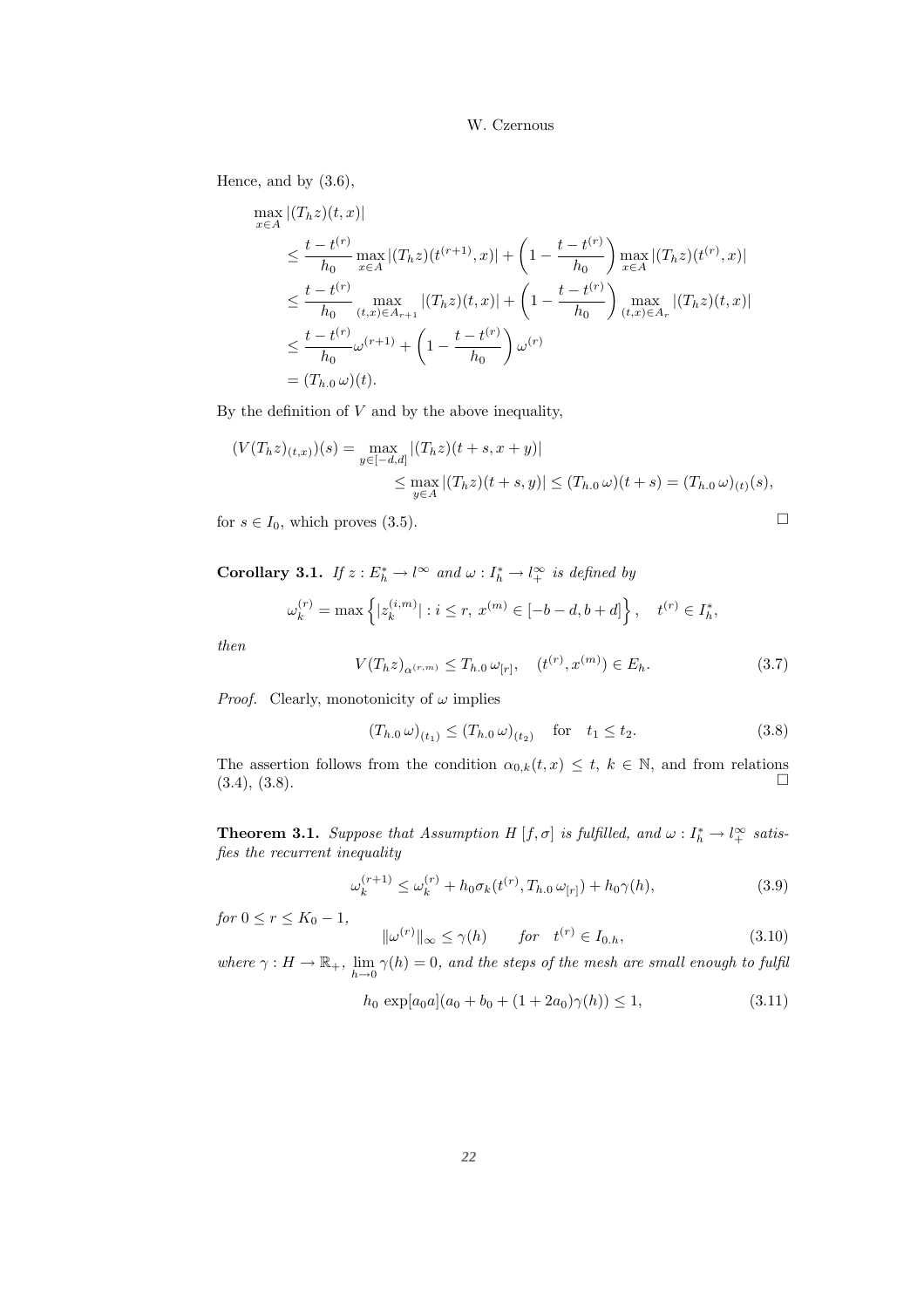with  $a_0$ ,  $b_0$  from Assumption  $H_0$  [σ]. Then there is  $\tilde{\gamma}: H \to \mathbb{R}_+$  such that

$$
\|\omega^{(r)}\|_{\infty} \le \tilde{\gamma}(h) \quad \text{for} \quad t^{(r)} \in I_h \qquad \text{and} \quad \lim_{h \to 0} \tilde{\gamma}(h) = 0. \tag{3.12}
$$

Proof. Consider the Cauchy problem

$$
\eta'_k(t) = \sigma_k(t, \eta_{(t)} + C(h)) + \gamma(h), \quad t \in I, \quad k \in \mathbb{N},
$$
\n(3.13)

$$
\eta_{(0)} \equiv \gamma(h) \quad \text{on} \quad I_0,\tag{3.14}
$$

where

$$
C(h) = h_0 \exp[a_0 a](a_0 + b_0 + (1 + 2a_0)\gamma(h)), \qquad (3.15)
$$

and  $a_0$ ,  $b_0$  are such that  $\|\sigma(t,w)\|_{\infty} \le a_0 \|w\|_{\infty} + b_0$  on  $\Xi$  (see Assumption H<sub>0</sub> [ $\sigma$ ]). Since the function  $\sigma$  with additions  $\gamma(h)$  and  $C(h)$  still satisifies Assumption H<sub>0</sub> [ $\sigma$ ], the Lemma 2.1 assures the existence of maximum solution  $\eta_h = {\eta_{h,k}}_{k \in \mathbb{N}}$  of (3.13), (3.14) and  $\eta_h$  is defined on  $I_0 \cup I$ . The condition (3.11) implies  $(C(h))_k \leq 1, k \in \mathbb{N}$ , and, consequently,

$$
\eta'_{h.k}(t) \le \sigma_k(t, (\eta_h)_{(t)} + 1) + \gamma(h), \quad k \in \mathbb{N}.
$$

Since  $\eta_{h,k}: I_0 \cup I \to \mathbb{R}, k \in \mathbb{N}$ , are differentiable, convex, and such that  $\|\eta'_h(t)\|_{\infty}$  is finite, we have  $D_{-} || \eta_h(t) ||_{\infty} \le || \eta_h'(t) ||_{\infty}$  on I. In view of this and of the Assumption  $H_0 [\sigma]$ , the function  $\psi(t) = ||\eta_h(t)||_{\infty}$  satisfies

$$
D_{-}\psi(t) \le a_0\psi(t) + a_0 + b_0 + (1 + a_0)\gamma(h).
$$

Hence

$$
\psi(t) \le a_0^{-1}(\exp[a_0t] - 1)(a_0 + b_0 + (1 + a_0)\gamma(h)) + \gamma(h)\exp[a_0t]
$$

and, consequently,

$$
\eta'_{h,k}(t) \le \exp[a_0 t](a_0 + b_0 + (1 + 2a_0)\gamma(h)), \quad k \in \mathbb{N},
$$

on  $I_0 \cup I$ . Majorizing the right-hand side by taking  $t = a$ , we obtain (recall (3.15)):

$$
h_0 \eta'_{h.k} \le C(h) \quad \text{on} \quad I_0 \cup I, \quad k \in \mathbb{N},
$$

and hence

$$
\eta_{h.k} + C(h) \ge T_{h.0} \hat{\eta}_{h.k} \quad \text{on} \quad I_0 \cup I, \quad k \in \mathbb{N},
$$

where  $\hat{\eta}_h$  is the restriction of  $\eta_h$  to  $I_h^*$ . The function  $\eta_h$  satisfies the difference inequality

$$
\eta_{h,k}^{(r+1)} \ge \eta_{h,k}^{(r)} + h_0 \sigma_k(t^{(r)}, (\eta_h)_{(t^{(r)})} + C(h)) + h_0 \gamma(h)
$$
  
 
$$
\ge \eta_{h,k}^{(r)} + h_0 \sigma_k(t^{(r)}, T_{h,0}(\hat{\eta}_h)_{[r]}) + h_0 \gamma(h)
$$
 (3.16)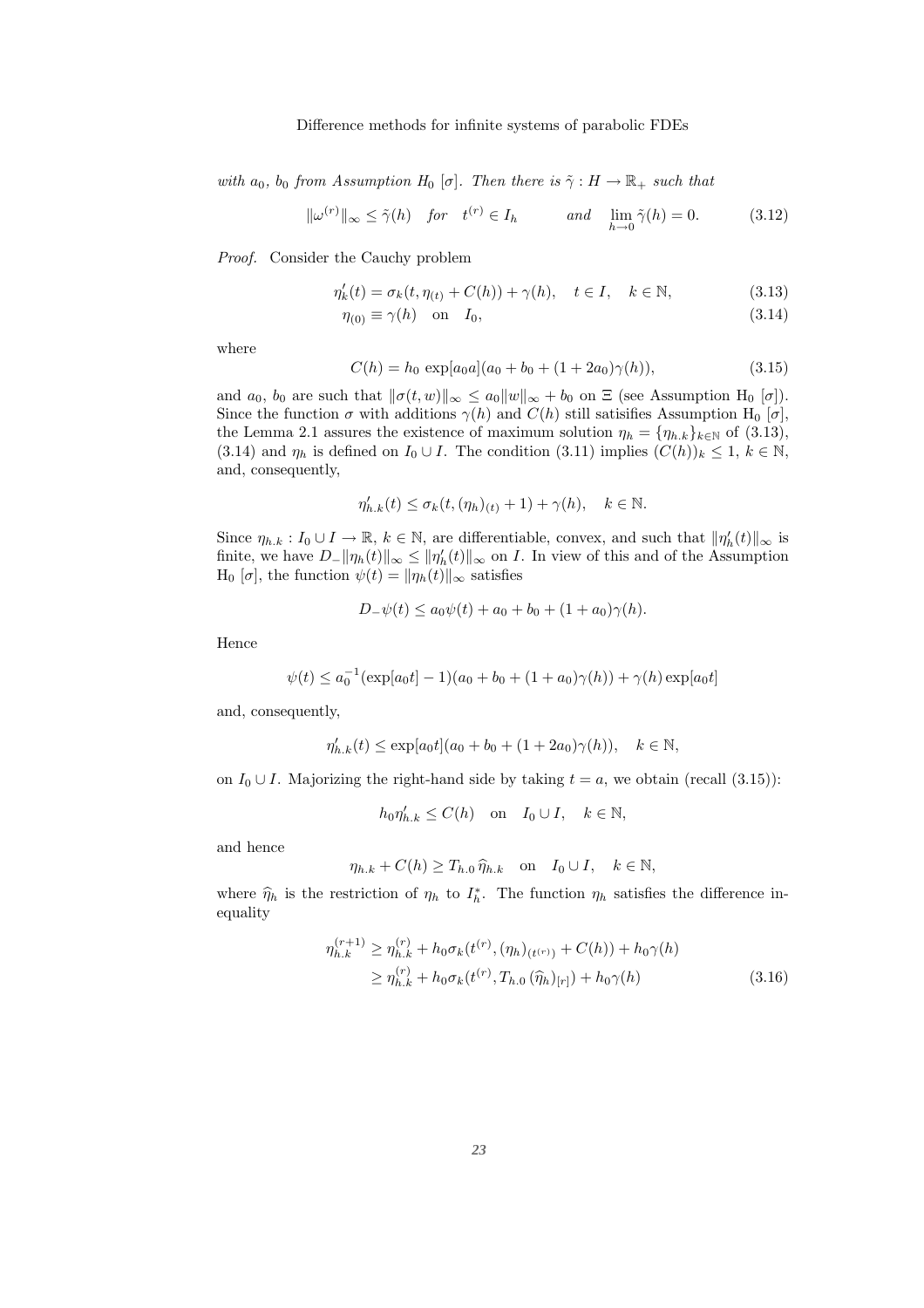for  $0 \le r \le K_0 - 1$  and  $k \in \mathbb{N}$ . By the (3.16), (3.14) and (3.9), (3.10) we have

$$
\omega^{(r)} \le \eta_h^{(r)} \quad \text{for} \quad 0 \le r \le K_0. \tag{3.17}
$$

Moreover, by Lemma 2.1 and by the condition 5) of Assumption H  $[f, \sigma]$ ,

$$
\lim_{h \to 0} \|\eta_h(t)\|_{\infty} = 0, \quad \text{uniformly on} \quad I.
$$

Thus we get (3.12) for  $\tilde{\gamma}(h) = \lim_{t \to a^-} ||\eta_h(t)||_{\infty}$ . This completes the proof.  $\Box$ 

**Assumption H** [f, H]. The function  $f : \Omega \to l^{\infty}$  of the variables  $(t, x, w, q, r)$ , where  $q = (q_1, \ldots, q_n)$  and  $[r_{ij}]_{i,j=1,\ldots,n}$ , satisfies the conditions:

1) for  $k \in \mathbb{N}$ ,  $f^{(k)} \in C(\Omega, \mathbb{R})$  and there is  $B \in \mathbb{R}_+$  such that

$$
||f(P)||_{\infty} \leq B \quad \text{for} \quad P \in \Omega,
$$

2) the derivatives

$$
\partial_q f^{(k)} = (\partial_{q_1} f^{(k)}, \dots, \partial_{q_n} f^{(k)}), \quad \partial_r f^{(k)} = [\partial_{r_{ij}} f^{(k)}]_{i,j=1,\dots,n}
$$

exist on  $\Omega$  and are continuous with respect to  $(q,r)$  for each fixed  $(t,x,w) \in$  $E \times C(D, l^{\infty}),$ 

3) the matrix  $\partial_r f^{(k)}$  is symmetric and

$$
\partial_{r_{ij}} f^{(k)}(P) \ge 0
$$
 for  $(i, j) \in J_{k,+}$ ,  $\partial_{r_{ij}} f^{(k)}(P) \le 0$  for  $(i, j) \in J_{k,-}$ ,  
(3.18)

$$
1 - 2h_0 \sum_{i=1}^{n} \frac{1}{h_i^2} \partial_{r_{ii}} f^{(k)}(P) + h_0 \sum_{(i,j) \in J} \frac{1}{h_i h_j} |\partial_{r_{ij}} f^{(k)}(P)| \ge 0,
$$
 (3.19)

$$
-\frac{1}{2}|\partial_{q_i}f^{(k)}(P)| + \frac{1}{h_i}\partial_{r_{ii}}f^{(k)}(P) - \sum_{\substack{j=1 \ j \neq i}}^n \frac{1}{h_j}|\partial_{r_{ij}}f^{(k)}(P)| \ge 0, \ 1 \le i \le n,
$$
\n(3.20)

for  $P \in \Omega$ .

**Remark 3.1.** Note that continuity and monotonicity of  $\sigma$ , together with the condition  $\sigma_k(t,\theta) = 0, k \in \mathbb{N}$ , imply continuity of  $\sigma(t,\cdot)$  at point the  $(t,\theta)$ . This continuity is uniform with respect to  $t \in I$ .

**Theorem 3.2.** Suppose that Assumptions H  $[f, H]$ , H  $[f, \sigma]$  are satisfied and

- 1) there is  $A \in \mathbb{R}_+$  such that  $\|\varphi_h^{(r,m)}\|$  $\|h_n^{(r,m)}\|_{\infty} \leq A$  on  $E_{0,h} \cup \partial_0 E_h$ ,
- 2)  $u_h: E_h^* \to l^{\infty}, u_h = \{u_{h,k}\}_{k \in \mathbb{N}},$  is a solution of (3.2) with initial boundary condition (3.3) given by  $\{\varphi_{h,k}\}_{k\in\mathbb{N}} = \varphi_h$ ,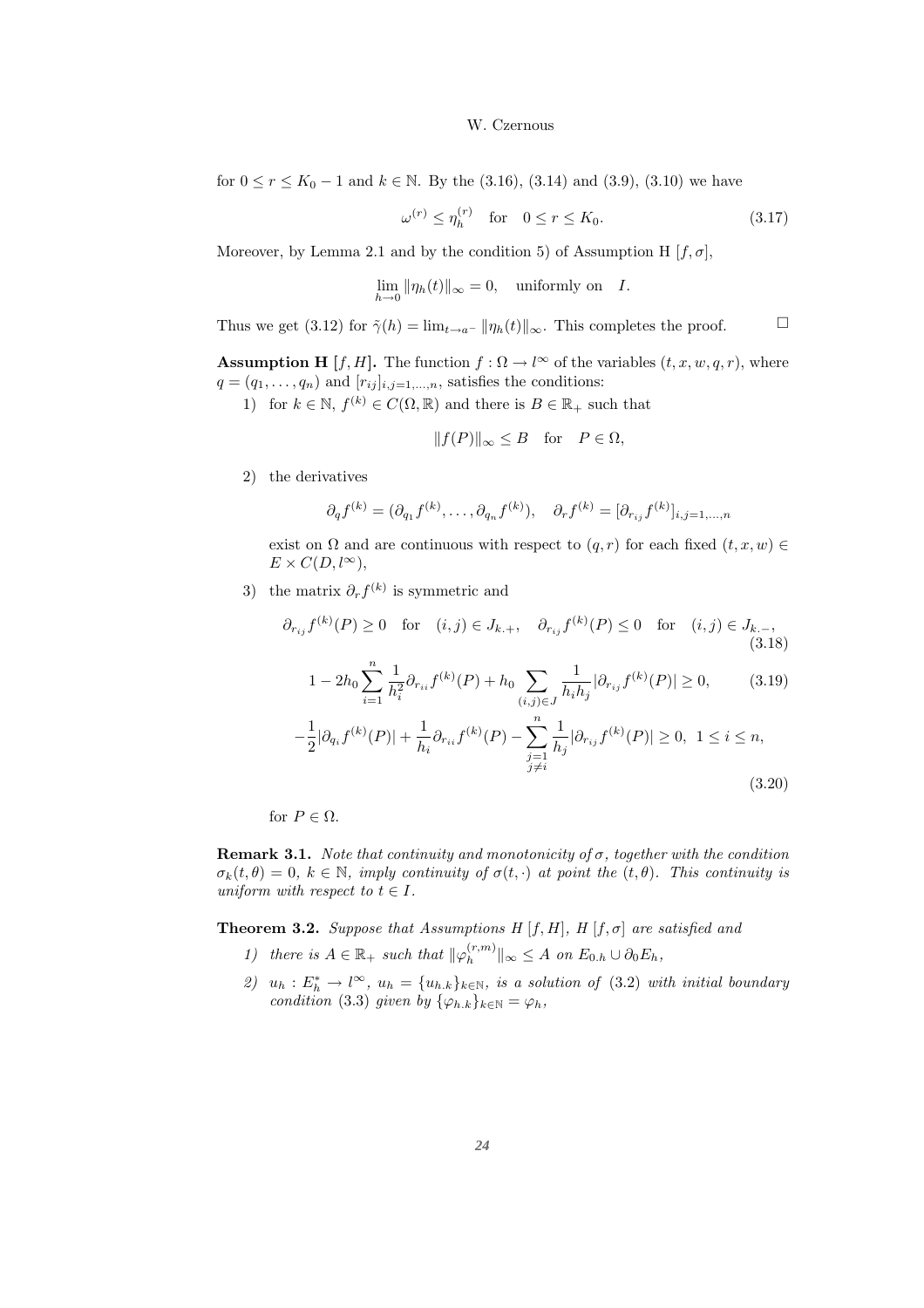3) there is  $\beta^{(0)} : H \to \mathbb{R}_+$  such that

$$
\|\varphi_h^{(r,m)} - \varphi(t^{(r)}, x^{(m)})\|_{\infty} \le \beta^{(0)}(h) \quad on \quad E_{0,h} \cup \partial_0 E_h \tag{3.21}
$$

and  $\lim_{h \to 0} \beta^{(0)}(h) = 0$ ,

- 4)  $\tilde{v}: E^* \to l^{\infty}$  is a solution of (1.1), (1.2),
- 5) the functions  $\tilde{v}_k$ ,  $\partial_t \tilde{v}_k$ ,  $\partial_x \tilde{v}_k$ ,  $k \in \mathbb{N}$ , are equicontinuous,
- 6) there exists  $C_0 \in \mathbb{R}_+$  such that  $h_i h_j^{-1} \leq C_0$  for  $1 \leq i, j \leq n$ .

Then, there exists  $\tilde{\gamma}: H \to \mathbb{R}_+$  such that

$$
||u_h^{(r,m)} - \tilde{v}(t^{(r)}, x^{(m)})||_{\infty} \le \tilde{\gamma}(h) \quad on \quad E_h^* \tag{3.22}
$$

and  $\lim_{h\to 0} \tilde{\gamma}(h) = 0.$ 

*Proof.* It is obvious that the condition 1), together with 1) of Assumption H  $[f, H]$ , imply the existence of  $u_h$  with values in  $l^{\infty}$ . Precisely, the estimate  $||u_h^{(r,m)}||$  $\|h^{(r,m)}\|_{\infty} \leq$  $A + t^{(r)}B$  holds on  $E_h$ .

Put  $\tilde{v}_h = \{\tilde{v}_{h,k}\}_{k\in\mathbb{N}}$  where  $\tilde{v}_{h,k}$  is the restriction of  $\tilde{v}_k$  to  $E_h^*$ ,  $k \in \mathbb{N}$ . We have on  $E'_{h}$ 

$$
\delta_0 \tilde{v}_h^{(r,m)} = F_h[\tilde{v}_h]^{(r,m)} + \Gamma_h^{(r,m)} \tag{3.23}
$$

where  $\Gamma_h^{(r,m)} = {\{\Gamma_{h,k}^{(r,m)}\}_{k \in \mathbb{N}}}$ . Hence, by Remark 3.1 and by the regularity of  $\tilde{v}$  and Lemma 3.1, there is  $\beta^{(1)} : H \to \mathbb{R}_+$  such that

$$
\|\Gamma_{h.k}^{(r,m)}\|_{\infty} \leq \beta^{(1)}(h) \quad \text{on} \quad E_h'
$$

and  $\lim_{h\to 0} \beta^{(1)}(h) = 0$ . Let the function  $\varepsilon_h : E_h^* \to l^{\infty}$ ,  $\varepsilon_h = {\varepsilon_{h,k}}_{k \in \mathbb{N}}$ , be given by  $\varepsilon_h = u_h - \tilde{v}_h$ . Define  $\omega_h : I_h \to l_+^{\infty}$ ,  $\omega_h = {\omega_{h,k}}_{k \in \mathbb{N}}$ , by

$$
\omega_{h.k}^{(r)} = \max\left\{\beta^{(0)}(h), \quad \max\left\{|\varepsilon_{h.k}^{(i,m)}| : i \le r, x^{(m)} \in [-b-d, b+d]\right\}\right\},\,
$$

for  $0 \leq r \leq K_0, k \in \mathbb{N}$ .

Our next goal is to estimate the function  $\Psi = V [(T_h u_h - T_h \tilde{v}_h)_{\alpha^{(r,m)}}]$ . We conclude from Corollary 3.1 that

$$
\Psi \le V[(T_h \varepsilon_h)_{\alpha^{(r,m)}}] \le T_{h,0} \,\omega_{h[r]}.\tag{3.24}
$$

*25*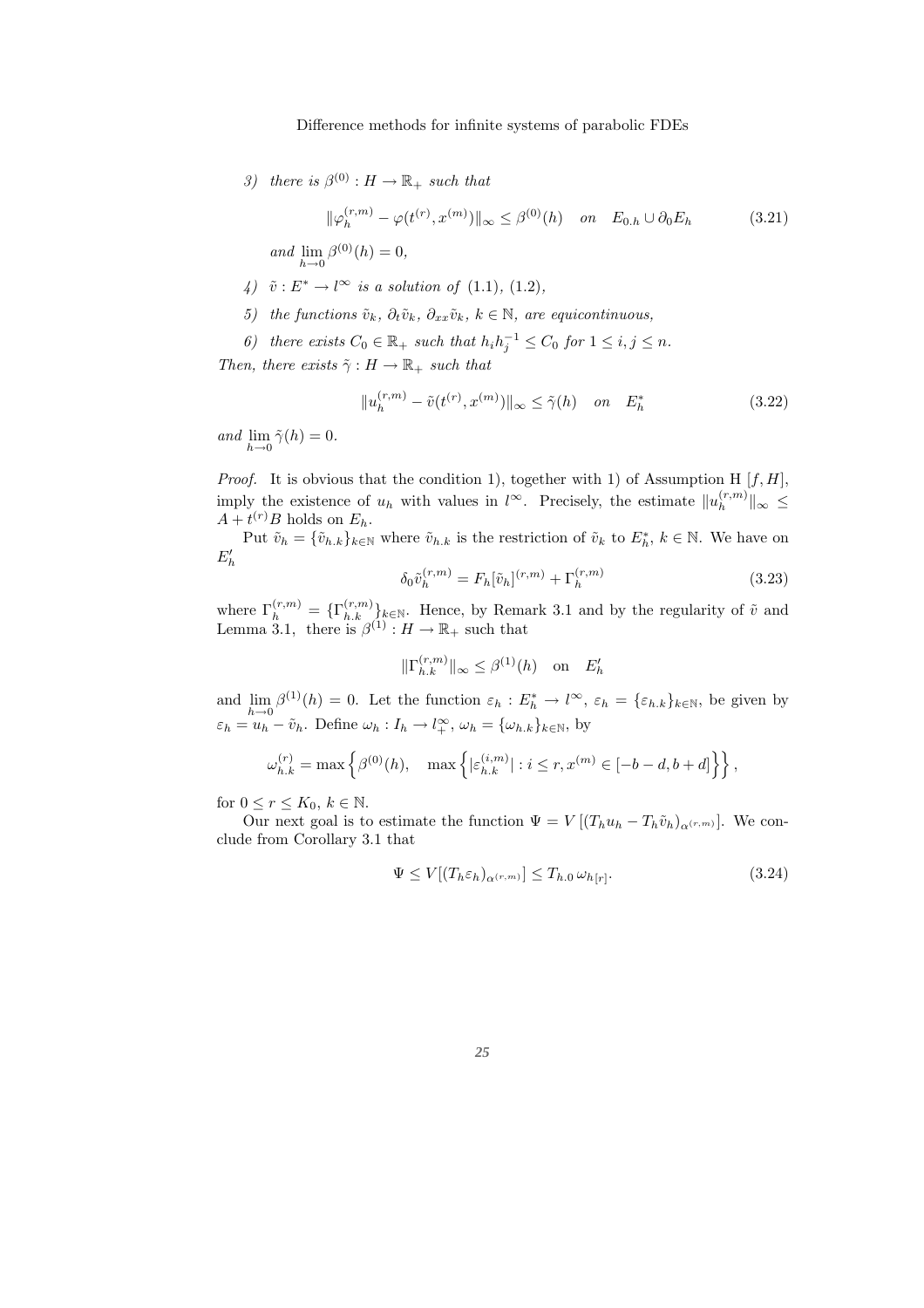Subtracting (3.2) and (3.23) by sides,

$$
\varepsilon_{h,k}^{(r+1,m)} = \varepsilon_{h,k}^{(r,m)} + h_0 F_h^{(k)} [u_h]^{(r,m)} - h_0 F_h^{(k)} [\tilde{v}_h]^{(r,m)} - h_0 \Gamma_{h,k}^{(r,m)}
$$
\n
$$
= \varepsilon_{h,k}^{(r,m)} + h_0 f^{(k)} (t^{(r)}, x^{(m)}, (T_h u_h)_{\alpha(t^{(r)}, x^{(m)})}, \delta u_{h,k}^{(r,m)}, \delta^{(2)} u_{h,k}^{(r,m)})
$$
\n
$$
- h_0 f^{(k)} (t^{(r)}, x^{(m)}, (T_h \tilde{v}_h)_{\alpha(t^{(r)}, x^{(m)})}, \delta u_{h,k}^{(r,m)}, \delta^{(2)} u_{h,k}^{(r,m)})
$$
\n
$$
+ h_0 f^{(k)} (t^{(r)}, x^{(m)}, (T_h \tilde{v}_h)_{\alpha(t^{(r)}, x^{(m)})}, \delta u_{h,k}^{(r,m)}, \delta^{(2)} u_{h,k}^{(r,m)})
$$
\n
$$
- h_0 f^{(k)} (t^{(r)}, x^{(m)}, (T_h \tilde{v}_h)_{\alpha(t^{(r)}, x^{(m)})}, \delta \tilde{v}_{h,k}^{(r,m)}, \delta^{(2)} \tilde{v}_{h,k}^{(r,m)}) - h_0 \Gamma_{h,k}^{(r,m)}
$$
\n
$$
= \varepsilon_{h,k}^{(r,m)} + h_0 f^{(k)} (t^{(r)}, x^{(m)}, (T_h u_h)_{\alpha(t^{(r)}, x^{(m)})}, \delta u_{h,k}^{(r,m)}, \delta^{(2)} u_{h,k}^{(r,m)})
$$
\n
$$
- h_0 f^{(k)} (t^{(r)}, x^{(m)}, (T_h \tilde{v}_h)_{\alpha(t^{(r)}, x^{(m)})}, \delta u_{h,k}^{(r,m)}, \delta^{(2)} u_{h,k}^{(r,m)})
$$
\n
$$
+ h_0 \sum_{i=1}^n \partial_{q_i} f^{(k)}(Q) \delta_i \varepsilon_{h,k}^{(r,m)} + h_0 \sum_{i,j=1}^n \partial_{r_{ij}} f^{(k)}(Q) \delta_{ij}^{(2)} \varepsilon_{h,k}^{(r,m)} - h_0 \Gamma_{h,k}^{(r,m)},
$$

where  $Q \in \Omega$  is an intermediate point. We have, in view of condition 3) of Assumption H  $[f, H]$ , and definitions of difference operators (see page 60),

$$
\begin{split} &\left| \varepsilon_{h,k}^{(r,m)} + h_0 \sum_{i=1}^n \partial_{q_i} f^{(k)}(Q) \delta_i \varepsilon_{h,k}^{(r,m)} + h_0 \sum_{i,j=1}^n \partial_{r_{ij}} f^{(k)}(Q) \delta_{ij}^{(2)} \varepsilon_{h,k}^{(r,m)} \right| \\ &\leq |\varepsilon_{h,k}^{(r,m)}| \Big( 1 - 2 h_0 \sum_{i=1}^n \frac{1}{h_i^2} \partial_{r_{ii}} f^{(k)}(Q) + h_0 \sum_{(i,j) \in J} \frac{1}{h_i h_j} |\partial_{r_{ij}} f^{(k)}(Q)| \Big) \\ &+ h_0 \sum_{i=1}^n |\varepsilon_{h,k}^{(r,m+e_i)}| \Big( \frac{1}{2h_i} \partial_{q_i} f^{(k)}(Q) + \frac{1}{h_i^2} \partial_{r_{ii}} f^{(k)}(Q) - \sum_{\substack{j=1 \ j \neq i}}^n \frac{1}{h_i h_j} |\partial_{r_{ij}} f^{(k)}(Q)| \Big) \\ &+ h_0 \sum_{i=1}^n |\varepsilon_{h,k}^{(r,m-e_i)}| \Big( - \frac{1}{2h_i} \partial_{q_i} f^{(k)}(Q) + \frac{1}{h_i^2} \partial_{r_{ii}} f^{(k)}(Q) - \sum_{\substack{j=1 \ j \neq i}}^n \frac{1}{h_i h_j} |\partial_{r_{ij}} f^{(k)}(Q)| \Big) \\ &+ h_0 \sum_{(i,j) \in J_{k,-}} |\partial_{r_{ij}} f^{(k)}(Q)| \frac{1}{2h_i h_j} |\varepsilon_{h,k}^{(r,m-e_i+e_j)} + \varepsilon_{h,k}^{(r,m+e_i-e_j)} | \\ &\qquad (i,j) \in J_{k,+} \\ &\leq \omega_{h,k}^{(r)} . \end{split}
$$

Now, from Assumption H  $[f, H]$  and from the monotonicity of  $\sigma$  with respect to the functional variable, follows

$$
|\varepsilon_{h.k}^{(r+1,m)}| \le \omega_{h.k}^{(r)} + h_0 \sigma_k(t^{(r)}, T_{h.0} \omega_{h[r]}) + h_0 \beta^{(1)}(h)
$$

for each  $-K \leq m \leq K$  and  $k \in \mathbb{N}$ . Put  $\gamma(h) = \max\{\beta^{(0)}(h), \beta^{(1)}(h)\}\$ . We have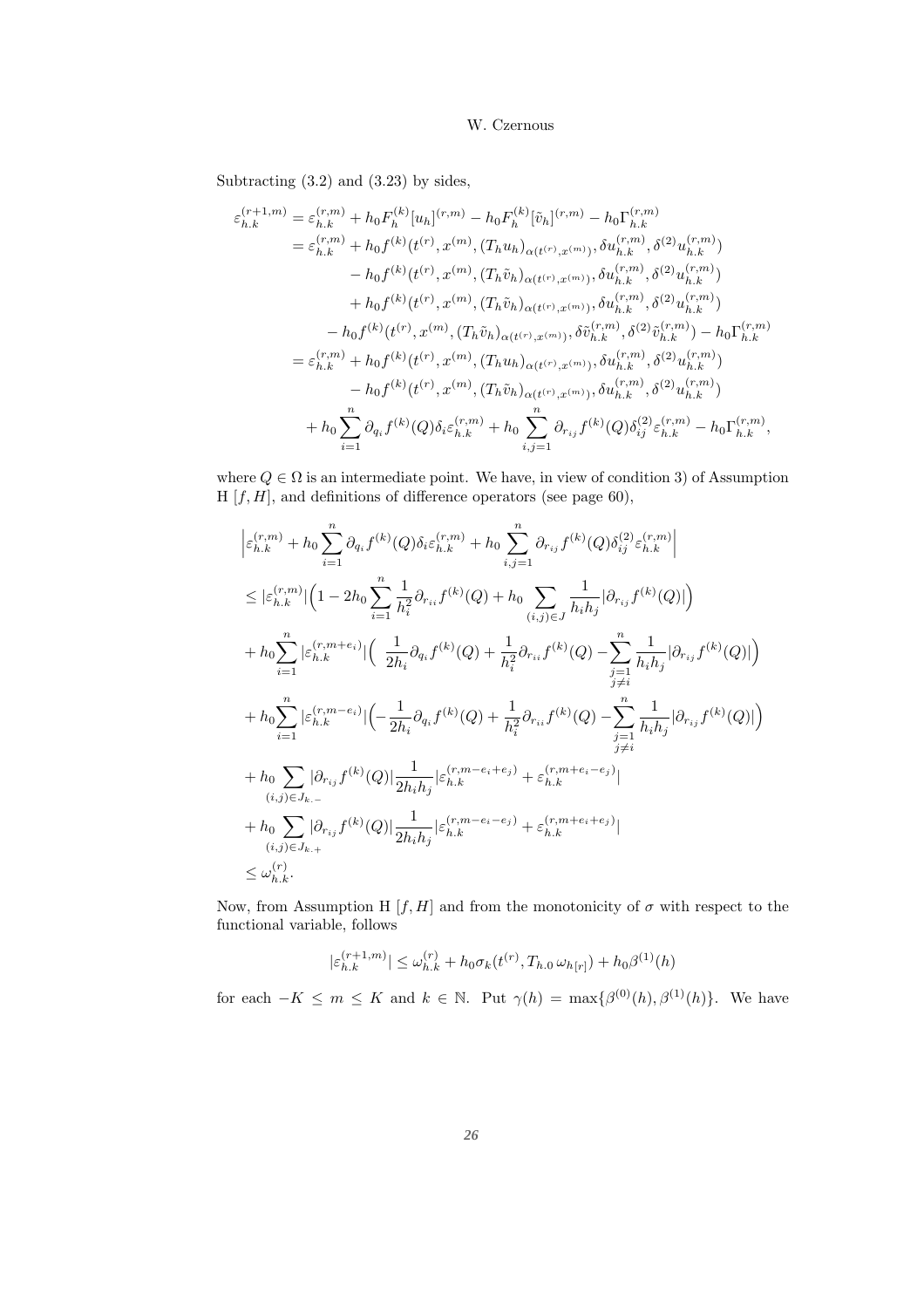$\lim_{h\to 0} \gamma(h) = 0$  and

$$
\omega_{h.k}^{(r+1)} \le \omega_{h.k}^{(r)} + h_0 \sigma_k(t^{(r)}, T_{h.0} \omega_{h[r]}) + h_0 \gamma(h)
$$
\n(3.25)

for  $0 \le r \le K_0 - 1$ ,  $k \in \mathbb{N}$ , and

$$
\|\omega_h^{(r)}\|_{\infty} \le \gamma(h) \quad \text{on} \quad I_{0,h}.\tag{3.26}
$$

Hence, assertion follows from the Theorem 3.1.  $\Box$ 

# 4. Finite systems of difference equations

Let us define

$$
E^*[t] = [-d_0, t] \times [-b - d, b + d], \qquad t \in I_0 \cup I
$$

and

$$
||z||_{[t]} = \sup \{|z(\tau, x)| : (\tau, x) \in E^*[t]\}
$$

for  $z: E^* \to \mathbb{R}$ .

**Lemma 4.1.** Suppose that  $\tilde{\sigma}$ :  $\Xi \to l_+^{\infty}$  fulfils Assumption  $H_0$  [ $\sigma$ ] and is non-decreasing with respect to t, and the function  $f : \Omega \to l^{\infty}$ ,  $f = \{f^{(k)}\}_{k \in \mathbb{N}}$ , satisfies the estimates

$$
|f^{(k)}(t, x, w, 0, 0)| \le \tilde{\sigma}_k(t, Vw), \quad k \in \mathbb{N},
$$

for  $(t, x, w) \in E \times C(D, l^{\infty})$ . Suppose that  $u = \{u_k\}_{k \in \mathbb{N}}$  is a classical parabolic solution of  $(1.1)$  in E satisfying the homogeneous initial boundary condition

$$
u_k(t, x) = 0 \quad on \quad E_0 \cup \partial_0 E, \quad k \in \mathbb{N}
$$

and  $\{\omega_k\}_{k\in\mathbb{N}} = \omega : I_0 \cup I \to l_+^{\infty}$  is the maximum solution of the Cauchy problem

$$
\eta'(t) = \tilde{\sigma}(t, \eta_{(t)}), \qquad \eta_{(0)} \equiv 0.
$$

Then, for  $k \in \mathbb{N}$ ,

$$
||u_k||_{[t]} \le \omega_k(t), \quad t \in I.
$$

*Proof.* Put  $W_k(t) = ||u_k||_{[t]}, k \in \mathbb{N}, t \in I_0 \cup I$ , and let  $W = \{W_k\}_{k \in \mathbb{N}}$ . We will prove that for fixed  $k \in \mathbb{N}$ ,

$$
D_{-}W_{k}(t) \leq \tilde{\sigma}_{k}(t, W_{(t)})
$$

for  $t \in I$ . Let us fix  $\tilde{t} \in I$ . Since  $W_k \equiv 0$  on  $I_0$ ,  $W_k$  is non-decreasing, and  $\tilde{\sigma}_k$  attains non-negative values, we may assume  $W_k(\tilde{t}) > 0$  without loss of generality. There is  $(t, x) \in E^*[\tilde{t}]$  such that

(a) 
$$
W_k(\tilde{t}) = u_k(t, x)
$$
 or (b)  $W_k(\tilde{t}) = -u_k(t, x)$ .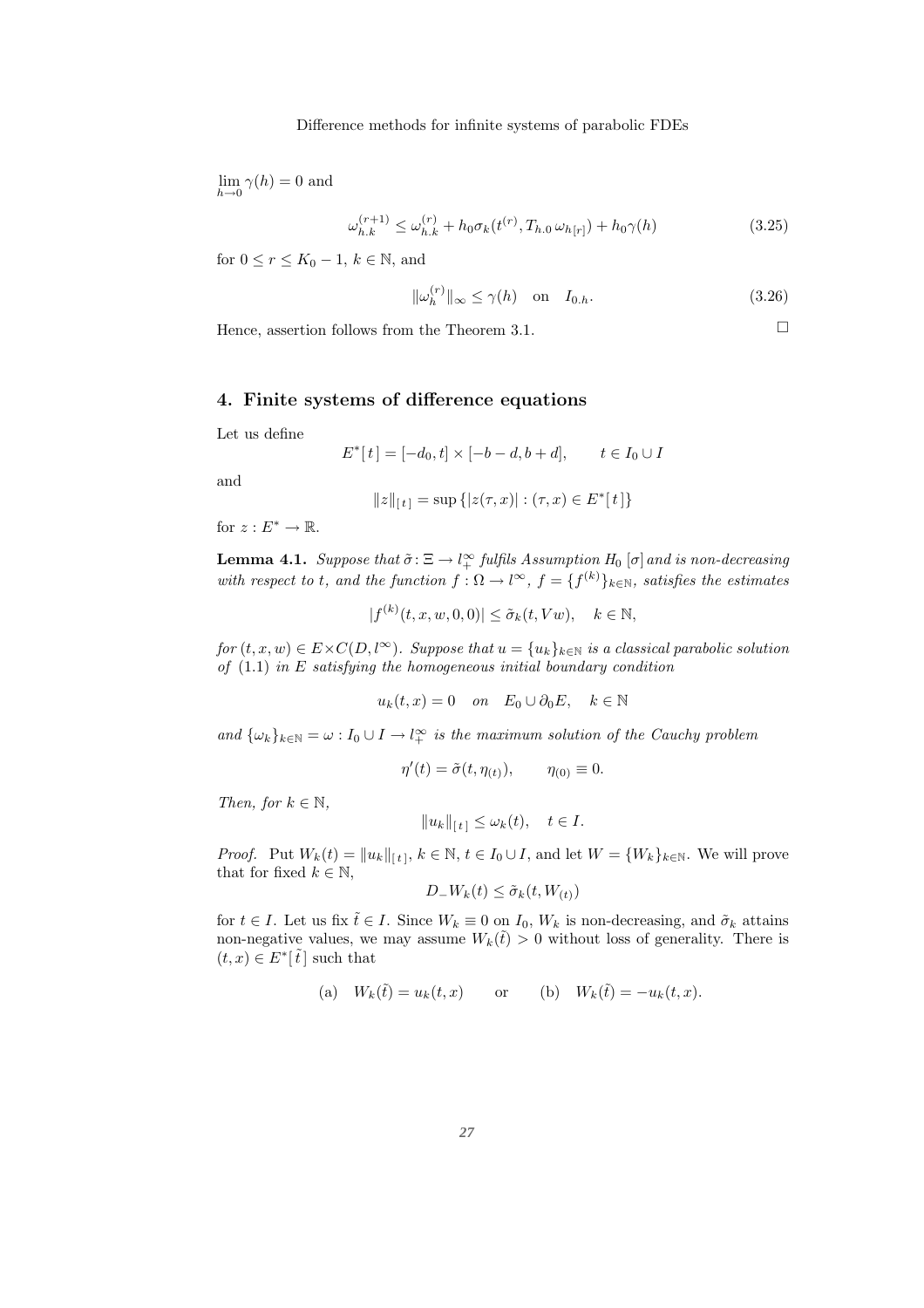Consider the case (a). We conclude that  $(t, x)$  is an interior point of E and thus  $\partial_x u_k(t,x) = 0$ ,  $\partial_{xx} u_k(t,x) \leq 0$ . We obtain, due to monotonicity of  $\tilde{\sigma}$ ,

$$
D_{-}W_{k}(\tilde{t}) \leq D_{-}W_{k}(t) \leq \partial_{t}u_{k}(t,x) = f^{(k)}(t,x,u_{\alpha(t,x)},\partial_{x}u_{k}(t,x),\partial_{xx}u_{k}(t,x))
$$
  

$$
\leq f^{(k)}(t,x,u_{\alpha(t,x)},0,0) \leq \tilde{\sigma}_{k}(t,Vu_{\alpha(t,x)}) \leq \tilde{\sigma}_{k}(\tilde{t},W_{(\tilde{t})}).
$$

If we consider the case (b) then  $\partial_x u_k(t,x) = 0$  and  $-\partial_{xx}u_k(t,x) \leq 0$ . Since  $D-W_k(\tilde{t}) \leq$  $D_{-}W_k(t) \leq -\partial_t u_k(t,x)$ , we have

$$
D_{-}W_{k}(\tilde{t}) \leq -f^{(k)}(t, x, u_{\alpha(t,x)}, \partial_{x}u_{k}(t,x), \partial_{xx}u_{k}(t,x))
$$
  

$$
\leq -f^{(k)}(t, x, u_{\alpha(t,x)}, 0, 0) \leq \tilde{\sigma}_{k}(t, Vu_{\alpha(t,x)}) \leq \tilde{\sigma}_{k}(\tilde{t}, W_{(\tilde{t})}).
$$

The assertion follows from Lemma 2.1.  $\Box$ 

We consider again the problem (1.1), (1.2). Let  $\tilde{\varphi}: E^* \to l^{\infty}, \tilde{\varphi} = {\{\tilde{\varphi}_k\}}_{k \in \mathbb{N}},$  be such that  $\tilde{\varphi}(t,x) = \varphi(t,x)$  on  $E_0 \cup \partial_0 E$ . Fix  $N \in \mathbb{N}$ . For  $w : E^* \to \mathbb{R}^N$ ,  $w = (w_1, \dots, w_N)$ , or  $w: E^* \to l^{\infty}$ ,  $w = \{w_k\}_{k \in \mathbb{N}}$ , and for  $\tilde{w}: E^* \to l^{\infty}$ ,  $\tilde{w} = \{\tilde{w}_k\}_{k \in \mathbb{N}}$ , put

$$
[w, \tilde{w}]^N = \{\bar{w}_k\}_{k \in \mathbb{N}}, \quad \text{where} \quad \bar{w}_k = \begin{cases} w_k, & 1 \le k \le N, \\ \tilde{w}_k, & k > N. \end{cases}
$$

Consider the differential functional system

$$
\partial_t z_k(t,x) = f^{(k)}(t,x,[z,\tilde{\varphi}]^N_{\alpha(t,x)}, \partial_x z_k(t,x), \partial_{xx} z_k(t,x)), \quad 1 \le k \le N,
$$
 (4.1)

where  $z = (z_1, \ldots, z_N)$ , with the initial boundary condition

$$
z_k(t, x) = \varphi_k(t, x) \quad \text{on} \quad E_0 \cup \partial_0 E, \quad 1 \le k \le N. \tag{4.2}
$$

**Assumption H** [ $f, \varphi, \sigma$ ]. The Assumption H [ $f, \sigma$ ] is satisfied and

1) the function  $\varphi \in C(E_0 \cup \partial_0 E, l^{\infty})$  is such that there exists  $\tilde{\varphi} \in C(E^*, l^{\infty})$ ,  $\tilde{\varphi} = {\{\tilde{\varphi}_k\}}_{k \in \mathbb{N}},$  with the properties:

(i)  $\tilde{\varphi}(t,x) = \varphi(t,x)$  for  $(t,x) \in E_0 \cup \partial_0 E$ ,

- (ii) for each  $k \in \mathbb{N}$  the function  $\tilde{\varphi}_k(\cdot, x) : [0, a] \to \mathbb{R}$  is of class  $C^1$  and  $\tilde{\varphi}_k(t, \cdot) : [-b, b] \to \mathbb{R}$  is of class  $C^2$ ,  $x \in [-b, b]$ ,  $t \in [0, a]$ ,
- (iii)there is  $d \in \mathbb{R}_+$  such that for each  $k \in \mathbb{N}$

$$
|\partial_{x_i x_j} \tilde{\varphi}_k(t, x)| \le d \quad \text{on} \quad E, \quad 1 \le i, j \le n,
$$

2) for each  $k \in \mathbb{N}$  there is  $C_k \in \mathbb{R}_+$  such that for  $(t, x) \in E$ 

$$
\left|f^{(k)}(t,x,\tilde{\varphi}_{\alpha(t,x)},\partial_x\tilde{\varphi}_k(t,x),\partial_{xx}\tilde{\varphi}_k(t,x))-\partial_t\tilde{\varphi}_k(t,x)\right|\leq C_k
$$

and  $\lim_{k\to\infty} C_k = 0$ .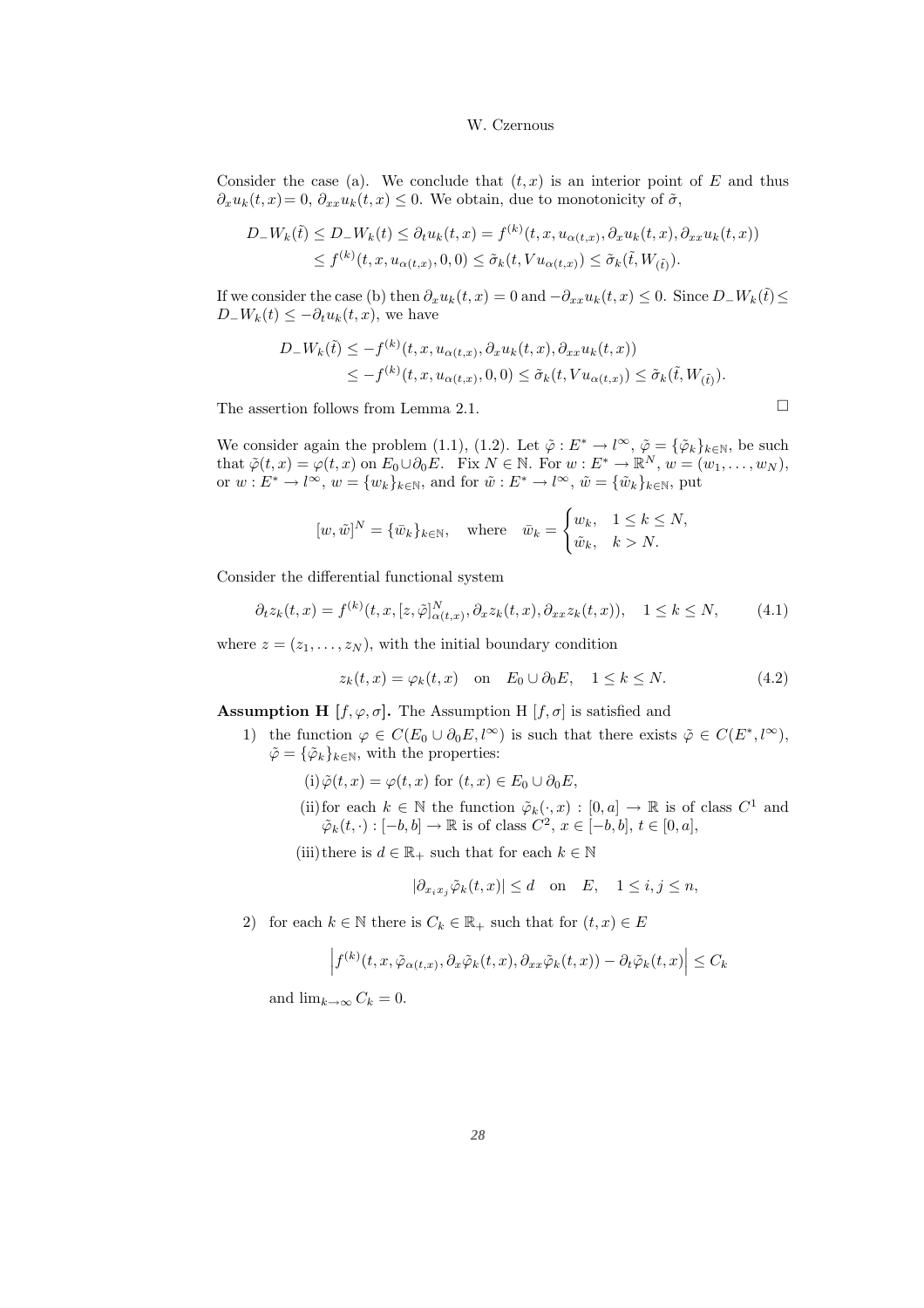**Remark 4.1.** If we assume that for each  $k \in \mathbb{N}$  there are  $\tilde{A}_k$ ,  $\tilde{B}_k \in \mathbb{R}_+$  such that for  $(t,x) \in E$ 

$$
|f^{(k)}(t, x, \tilde{\varphi}_{\alpha(t, x)}, \partial_x \tilde{\varphi}_k(t, x), \partial_{xx} \tilde{\varphi}_k(t, x))| \leq \tilde{A}_k, \qquad |\partial_t \tilde{\varphi}_k(t, x)| \leq \tilde{B}_k
$$

and  $\lim_{k\to\infty} \tilde{A}_k = \lim_{k\to\infty} \tilde{B}_k = 0$ , then the condition 2) of Assumption H  $[f, \varphi, \sigma]$  is satisfied.

**Lemma 4.2.** If Assumption H  $[f, \varphi, \sigma]$  is satisfied and the function  $v : E^* \to l^{\infty}$ ,  $v = \{v_k\}_{k \in \mathbb{N}}$ , is a classical parabolic solution of (1.1), (1.2), then for each  $k \in \mathbb{N}$ exists  $\tilde{\omega}_k \in C(I, \mathbb{R}_+)$  such that

$$
||v_k - \tilde{\varphi}_k||_{[t]} \leq \tilde{\omega}_k(t), \quad (t, x) \in E,
$$

and  $\lim_{k\to\infty} \tilde{\omega}_k(t) = 0$  uniformly on I.

*Proof.* Define  $\tilde{v}: E^* \to l^{\infty}$ ,  $v = \{v_k\}_{k \in \mathbb{N}}$ , by  $\tilde{v} = v - \tilde{\varphi}$  on  $E^*$ . With this notation, we have  $\tilde{v}(t,x) = 0$  on  $E_0 \cup \partial_0 E$  and

$$
\partial_t \tilde{v}(t,x) = F^{(k)}[\tilde{v} + \tilde{\varphi}](t,x) - \partial_t \tilde{\varphi}_k(t,x), \quad (t,x) \in E, \ k \in \mathbb{N}.
$$

Let the function  ${G_k}_{k \in \mathbb{N}} = G$  be defined on  $\Omega$  by

$$
G_k(t, x, w, q, r) = f^{(k)}(t, x, w + \tilde{\varphi}_{\alpha(t, x)}, q + \partial_x \tilde{\varphi}_k(t, x), r + \partial_{xx} \tilde{\varphi}_k(t, x)) - \partial_t \tilde{\varphi}_k(t, x)
$$

for  $k \in \mathbb{N}$ . It satisfies the estimate

$$
|G_k(t, x, w, 0, 0)| \leq |f^{(k)}(t, x, w + \tilde{\varphi}_{\alpha(t, x)}, \partial_x \tilde{\varphi}_k(t, x), \partial_{xx} \tilde{\varphi}_k(t, x))
$$
  

$$
-f^{(k)}(t, x, \tilde{\varphi}_{\alpha(t, x)}, \partial_x \tilde{\varphi}_k(t, x), \partial_{xx} \tilde{\varphi}_k(t, x))|
$$
  

$$
+|f^{(k)}(t, x, \tilde{\varphi}_{\alpha(t, x)}, \partial_x \tilde{\varphi}_k(t, x), \partial_{xx} \tilde{\varphi}_k(t, x)) - \partial_t \tilde{\varphi}_k(t, x)|
$$
  

$$
\leq \sigma_k(t, Vw) + C_k
$$

for  $(t, x, w) \in E \times C(D, l^{\infty})$  and  $k \in \mathbb{N}$ . It is easy to see that  $\tilde{v}$  is a parabolic solution of the mixed problem

$$
\partial_t z_k(t,x) = G_k(t,x,z_{\alpha(t,x)},\partial_x z_k(t,x),\partial_{xx} z_k(t,x)) \quad \text{on} \quad E, \quad k \in \mathbb{N},
$$
  

$$
z_k(t,x) = 0 \quad \text{on} \quad E_0 \cup \partial_0 E, \quad k \in \mathbb{N}.
$$

By Assumption H  $[f, \varphi, \sigma]$ , the function  $\tilde{\sigma} = \sigma + C$  fulfils, together with  $\tilde{v}$ , the conditions of Lemma 4.1, and hence

$$
|\tilde{v}_k(t,x)| \le \tilde{\omega}_k(t) \quad \text{on} \quad E, \quad k \in \mathbb{N},
$$

where  $\{\tilde{\omega}_k\}_{k\in\mathbb{N}} = \tilde{\omega}$  is the maximal solution of the problem

$$
\omega'(t) = \sigma(t, \omega_{(t)}) + C, \qquad \omega_{(0)} \equiv 0.
$$

Since  $\lim_{k\to\infty} C_k = 0$ , the assertion follows from the condition 4) of Assumption  $H[f,\sigma]$ .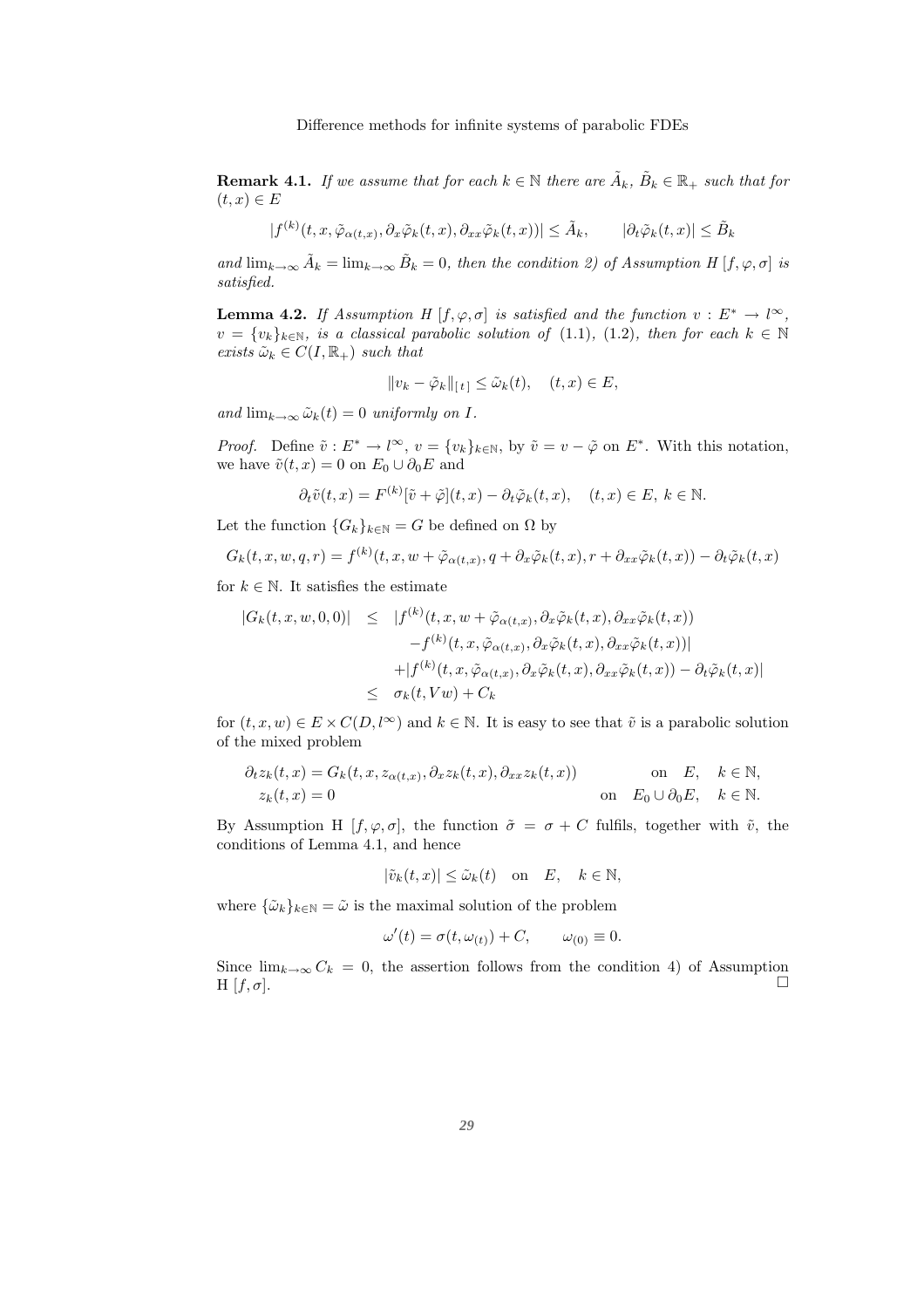**Lemma 4.3.** Suppose that Assumption H  $[f, \varphi, \sigma]$  is satisfied and the function v:  $E^* \to l^{\infty}, v = \{v_k\}_{k \in \mathbb{N}},$  is a classical parabolic solution of (1.1), (1.2) and

1) there is  $c_0 \in \mathbb{R}_+$  such that

$$
|\partial_{x_ix_j}v_k(t,x)| \le c_0 \quad on \quad E, \quad 1 \le i,j \le n, \quad k \in \mathbb{N},
$$

2) for each  $N \in \mathbb{N}$  the function  $u^{[N]}: E^* \to \mathbb{R}^N$ ,  $u^{[N]} = (u_1^{[N]}, \dots, u_N^{[N]})$ , is a solution of  $(4.1)$ ,  $(4.2)$ .

Then for each  $N \in \mathbb{N}$  there is  $\omega^{[N]} \in C(I, \mathbb{R}_+)$  such that

$$
||v_k - u_k^{[N]}||_{[t]} \le \omega^{[N]}(t), \quad t \in [0, a), \quad 1 \le k \le N,
$$

and  $\lim_{N\to\infty}\omega^{[N]}(t)=0$  uniformly on I.

*Proof.* Let us fix  $N \in \mathbb{N}$ . We introduce the function  $v^{[N]}: E^* \to l^{\infty}, v = \{v_k\}_{k \in \mathbb{N}},$ defined as

$$
v_k^{[N]} = [v - u^{[N]}, 0]^N
$$
 on  $E^*$ .

With this notation, we have

$$
\partial_t v_k^{[N]}(t,x) = f^{(k)}(t,x,v_{\alpha(t,x)},\partial_x v_k(t,x),\partial_{xx} v_k(t,x)),
$$
  

$$
- f^{(k)}(t,x,[u^{[N]},\tilde{\varphi}]_{\alpha(t,x)}^N,\partial_x u_k^{[N]}(t,x),\partial_{xx} u_k^{[N]}(t,x))
$$

for  $1 \leq k \leq N$ ,  $(t, x) \in E$ . Let  $H^{[N]} : \Omega \to l^{\infty}$ ,  $H = \{H_k\}_{k \in \mathbb{N}}$ , be defined on  $\Omega$  by

$$
H_k^{[N]} = \begin{cases} \widetilde{H}_k, \qquad & 1 \leq k \leq N, \\ 0, \qquad & k > N, \end{cases}
$$

where

$$
\widetilde{H}_{k}^{[N]}(t, x, w, q, r) = f^{(k)}(t, x, w + [u^{[N]}, v]_{\alpha(t, x)}^{N}, q + \partial_{x} u_{k}^{[N]}(t, x), r + \partial_{xx} u_{k}^{[N]}(t, x))
$$
  

$$
- f^{(k)}(t, x, [u^{[N]}, \tilde{\varphi}]_{\alpha(t, x)}^{N}, \partial_{x} u_{k}^{[N]}(t, x), \partial_{xx} u_{k}^{[N]}(t, x)), \quad 1 \leq k \leq N.
$$

For  $1 \leq k \leq N$ , it satisfies the estimate

$$
|H_k^{[N]}(t, x, w, 0, 0)| \leq \Big| f^{(k)}(t, x, w + [u^{[N]}, v]_{\alpha(t, x)}^N, \partial_x u_k^{[N]}(t, x), \partial_{xx} u_k^{[N]}(t, x)) - f^{(k)}(t, x, [u^{[N]}, v]_{\alpha(t, x)}^N, \partial_x u_k^{[N]}(t, x), \partial_{xx} u_k^{[N]}(t, x))\Big| + \Big| f^{(k)}(t, x, [u^{[N]}, v]_{\alpha(t, x)}^N, \partial_x u_k^{[N]}(t, x), \partial_{xx} u_k^{[N]}(t, x)) - f^{(k)}(t, x, [u^{[N]}, \tilde{\varphi}]_{\alpha(t, x)}^N, \partial_x u_k^{[N]}(t, x), \partial_{xx} u_k^{[N]}(t, x))\Big|,
$$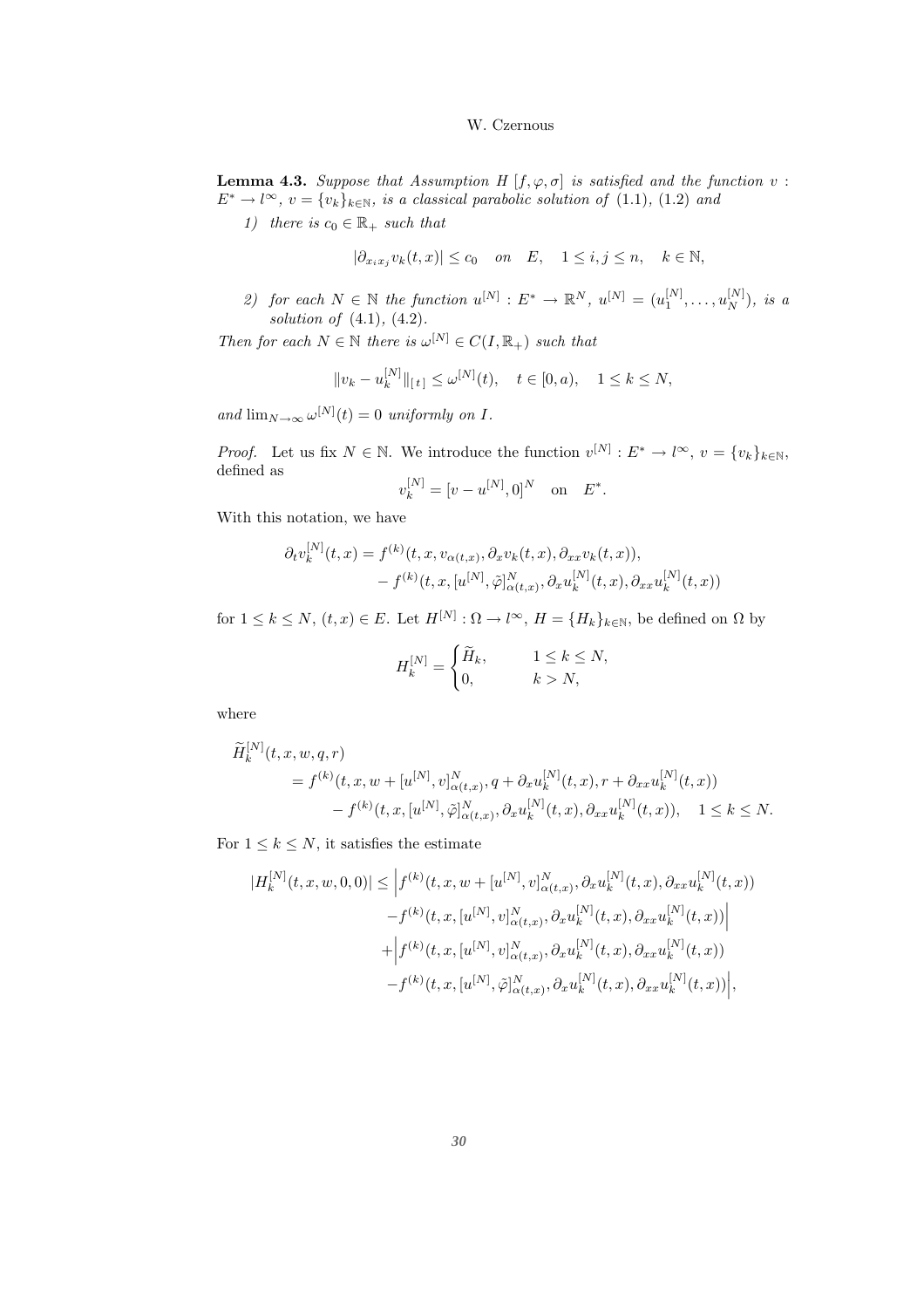which implies

$$
|H_k^{[N]}(t,x,w,0,0)| \leq \sigma_k(t,Vw) + \sigma_k(t,V[0,v-\tilde{\varphi}]^N_{\alpha(t,x)}).
$$

By Lemma 4.2, for  $(t, x) \in E$ 

$$
V(v_k - \tilde{\varphi}_k)_{\alpha(t,x)} \le \lim_{\tau \to a^-} \tilde{\omega}_k(\tau) = \varepsilon_k, \quad k \in \mathbb{N}, \quad \text{and} \quad \lim_{k \to \infty} \varepsilon_k = 0.
$$

Put  $\varepsilon^{[N]} = {\{\varepsilon_k^{[N]}$  $\{e^{[N]}\}_k \in \mathbb{N}$ , where

$$
\varepsilon_k^{[N]} = \begin{cases} 0, & 1 \le k \le N, \\ \varepsilon_k, & k > N. \end{cases}
$$

Clearly,  $\lim_{N\to\infty} ||\varepsilon^{[N]}||_{\infty} = 0$ . Hence, and by Remark 3.1, for each  $N \in \mathbb{N}$  there is  $C^{[N]} \in \mathbb{R}_+$  such that for  $k \in \mathbb{N}$ ,  $(t, x) \in E$ 

$$
\sigma_k(t, V[0, v - \tilde{\varphi}]_{\alpha(t,x)}^N) \le \sigma_k(t, \varepsilon^{[N]}) \le C^{[N]}
$$

and  $\lim_{N\to\infty} C^{[N]} = 0$ . Moreover,  $v^{[N]}$  is a parabolic solution of the mixed problem

$$
\partial_t z_k(t, x) = H_k^{[N]}(t, x, z_{\alpha(t, x)}, \partial_x z_k(t, x), \partial_{xx} z_k(t, x)) \quad \text{on} \quad E, \quad k \in \mathbb{N},
$$
  
\n
$$
z_k(t, x) = 0 \quad \text{on} \quad E_0 \cup \partial_0 E, \quad k \in \mathbb{N}.
$$

By Assumption H  $[f, \varphi, \sigma]$ , the function  $\tilde{\sigma} = {\{\sigma_k + C^{[N]}\}}_{k \in \mathbb{N}}$  fulfils, together with  $v^{[N]}$ , the conditions of Lemma 4.1, and hence

$$
||v_k^{[N]}||_{[t]} \le \omega_k^{[N]}(t) \quad \text{on} \quad E, \quad k \in \mathbb{N},
$$

where  $\{\omega_k^{[N]}$  $\binom{[N]}{k}$ <sub>k∈N</sub> is a solution of the problem

$$
\eta'_k(t) = \sigma_k(t, \eta_{(t)}) + C^{[N]}, \quad k \in \mathbb{N},
$$
  

$$
\eta_{(0)} \equiv 0.
$$

Since  $\lim_{N\to\infty} C^{[N]}=0$ , the assertion follows, for

$$
\omega^{[N]}(t) = \max \left\{ \omega_k^{[N]}(t) : 1 \le k \le N \right\}, \quad t \in I,
$$

from the condition 5) of Assumption H  $[f, \sigma]$  and from Lemma 2.1.  $\Box$ 

Let  $\varphi_h : E_{0,h} \cup \partial_0 E_h \to l^{\infty}, \varphi_h = {\varphi_{h,k}}_{k \in \mathbb{N}},$  be given. Consider the difference problem

$$
\delta_0 z_k^{(r,m)} = f^{(k)}(t^{(r)}, x^{(m)}, [T_h z, \tilde{\varphi}]_{\alpha(t,x)}^N, \delta z_k(t^{(r)}, x^{(m)}), \delta^{(2)} z_k(t^{(r)}, x^{(m)})), \tag{4.3}
$$

$$
z_k^{(r,m)} = \varphi_{h,k}^{(r,m)} \quad \text{on} \quad E_{0,h} \cup \partial_0 E_h,\tag{4.4}
$$

for  $1 \leq k \leq N$ , where  $z = (z_1, \ldots, z_N)$ . We are ready to prove the main theorem in this part of the paper.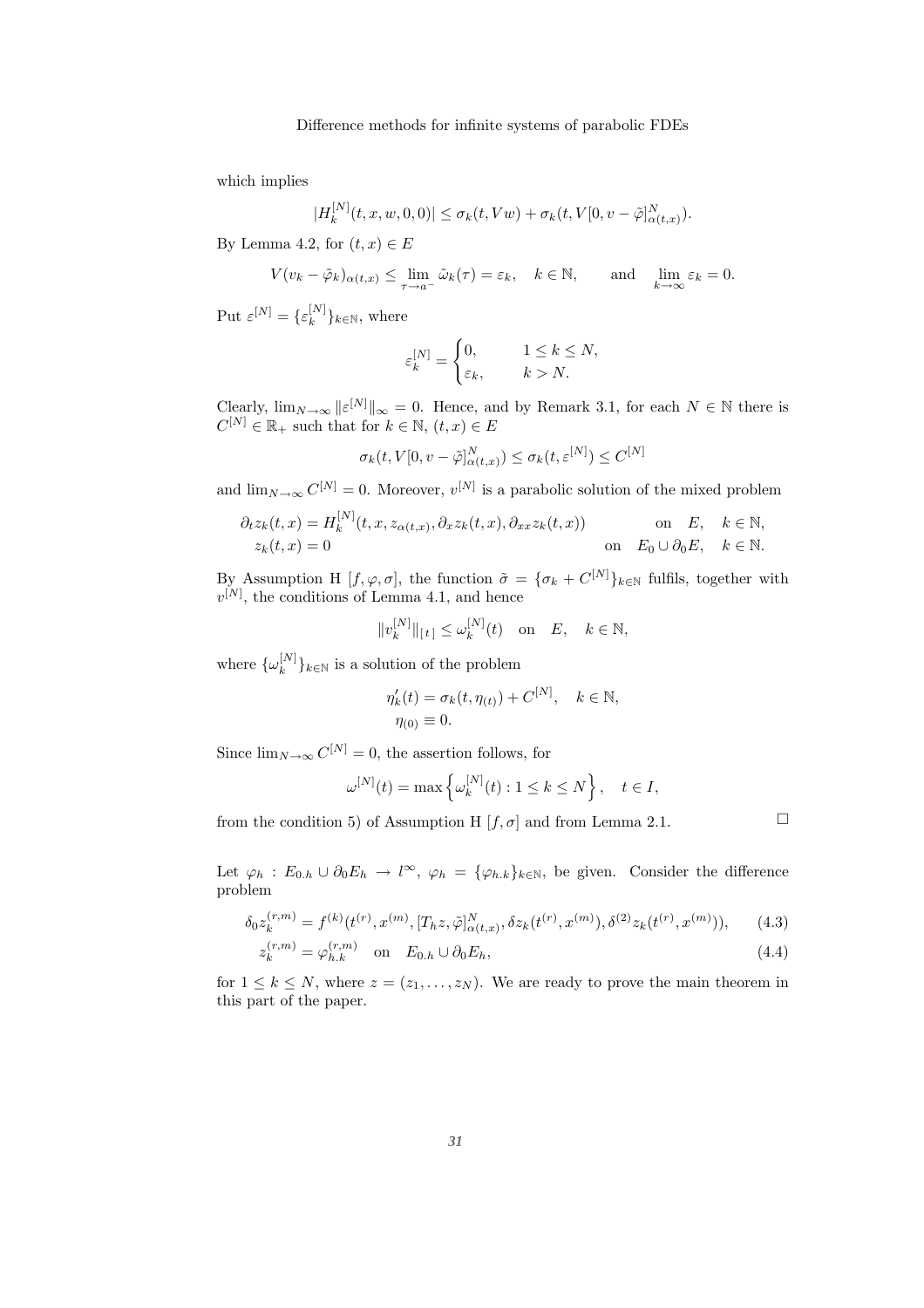**Theorem 4.1.** Suppose that Assumptions H [f, H], H [f,  $\varphi$ ,  $\sigma$ ] are satisfied and

- 1) derivatives of f with respect to r and q are bounded,
- 2) the function  $v : E^* \to l^{\infty}$ ,  $v = \{v_k\}_{k \in \mathbb{N}}$ , is a parabolic classical solution of  $(1.1), (1.2),$
- 3) the derivatives  $\partial_t v_k$ ,  $\partial_{xx} v_k$ ,  $k \in \mathbb{N}$ , are equicontinuous,
- 4) for each  $N \in \mathbb{N}$  the function  $u^{[N]}: E^* \to \mathbb{R}^N$ ,  $u^{[N]} = (u_1^{[N]}, \dots, u_{N}^{[N]}),$  is a solution of (4.1), (4.2), and the constant  $c_k \in \mathbb{R}_+$  is such that  $|\partial_{x_ix_j}u_k^{[N]}|$  $|_{k}^{\mathbb{N}\mathbb{N}}(t,x)|\leq$  $c_k$  on E,  $1 \leq i, j \leq n, 1 \leq k \leq N$ ,
- 5) for each  $N \in \mathbb{N}$ ,  $h \in H$  the function  $u_h^{[N]}$  $h^{[N]}_h: E_h^* \to \mathbb{R}^N, u^{[N]} = (u_{h,1}^{[N]})$  $\substack{[N] \ h.1}} \ldots, u_{h.N}^{[N]}),$ is a solution of  $(4.3)$ ,  $(4.4)$ ,
- 6) initial-boundary data  $\varphi_h$  satisfy the condition 3) of the Theorem 3.2.

Then there is  $\tilde{\gamma}: H \to \mathbb{R}_+$  such that, for any  $N \in \mathbb{N}$ ,

$$
\varepsilon_{\max}(h, N) = \max_{\substack{(t^{(r)}, x^{(m)}) \in E_h \\ 1 \le k \le N}} |(u_{h,k}^{[N]})^{(r,m)} - v_k(t^{(r)}, x^{(m)})| \le \tilde{\gamma}(h) + \varepsilon^{[N]},
$$
(4.5)

and  $\lim_{h\to 0} \tilde{\gamma}(h) = 0$  and  $\lim_{N\to\infty} \varepsilon^{[N]} = 0$ .

*Proof.* Let us fix  $N \in \mathbb{N}$ . Using the method from the proof of Theorem 3.2, we can prove that

$$
\left| (u_{h,k}^{[N]})^{(r,m)} - u_k^{[N]}(t^{(r)}, x^{(m)}) \right| \le \tilde{\gamma}(h) \quad \text{on} \quad E_h, \quad 1 \le k \le N,
$$

where  $\lim_{h\to 0} \tilde{\gamma}(h) = 0$ . Uniformity of this estimate, with respect to N, follows from the relevant uniformity of estimates  $\beta^{(0)}(h)$ ,  $\beta^{(1)}(h)$  in the above mentioned proof.

Moreover, from Lemma 4.3,

$$
|v_k(t^{(r)}, x^{(m)}) - u_k^{[N]}(t^{(r)}, x^{(m)})| \le \omega^{[N]}(t^{(r)}) \quad \text{on} \quad E_h, \quad 1 \le k \le N.
$$

Thus we obtain the assertion (4.5) with  $\varepsilon^{[N]} = \lim_{t \to a^{-}} \omega^{[N]}$  $(t).$ 

**Remark 4.2.** We may choose  $\sigma$  to be linear:  $\sigma(t, w) = Aw(\tau)$ , where  $A \in \mathcal{L}(l_0^{\infty}) \cap \mathcal{L}(l_0^{\infty})$  $\mathcal{L}(l^{\infty})$  and  $\tau \in I_0$ , and  $l_0^{\infty}$  is the space of those sequences of nonnegative real numbers, which converge to zero. The  $\sigma$ , so chosen, fulfils all the preceding Assumptions, as follows from the thoery of linear differential inequalities in Banach spaces (see, for example, §72 in (11)). Sufficient condition for an inifinite rank matrix  $A = [p_{ij}]$ .  $p_{ij} \in \mathbb{R}_+$ , to be in  $\mathcal{L}(l_0^{\infty}) \cap \mathcal{L}(l^{\infty})$  is to have a diagonal such that row sums starting from the diagonal are uniformly bounded, while partial row sums to the left of diagonal are vanishing with the row number:

$$
\exists_{n_0} \quad \exists_{M \in \mathbb{R}_+} \forall_i \sum_{j=i+n_0}^{\infty} p_{ij} \le M \quad and \quad \lim_{i \to \infty} \sum_{j=1}^{i+n_0-1} p_{ij} = 0.
$$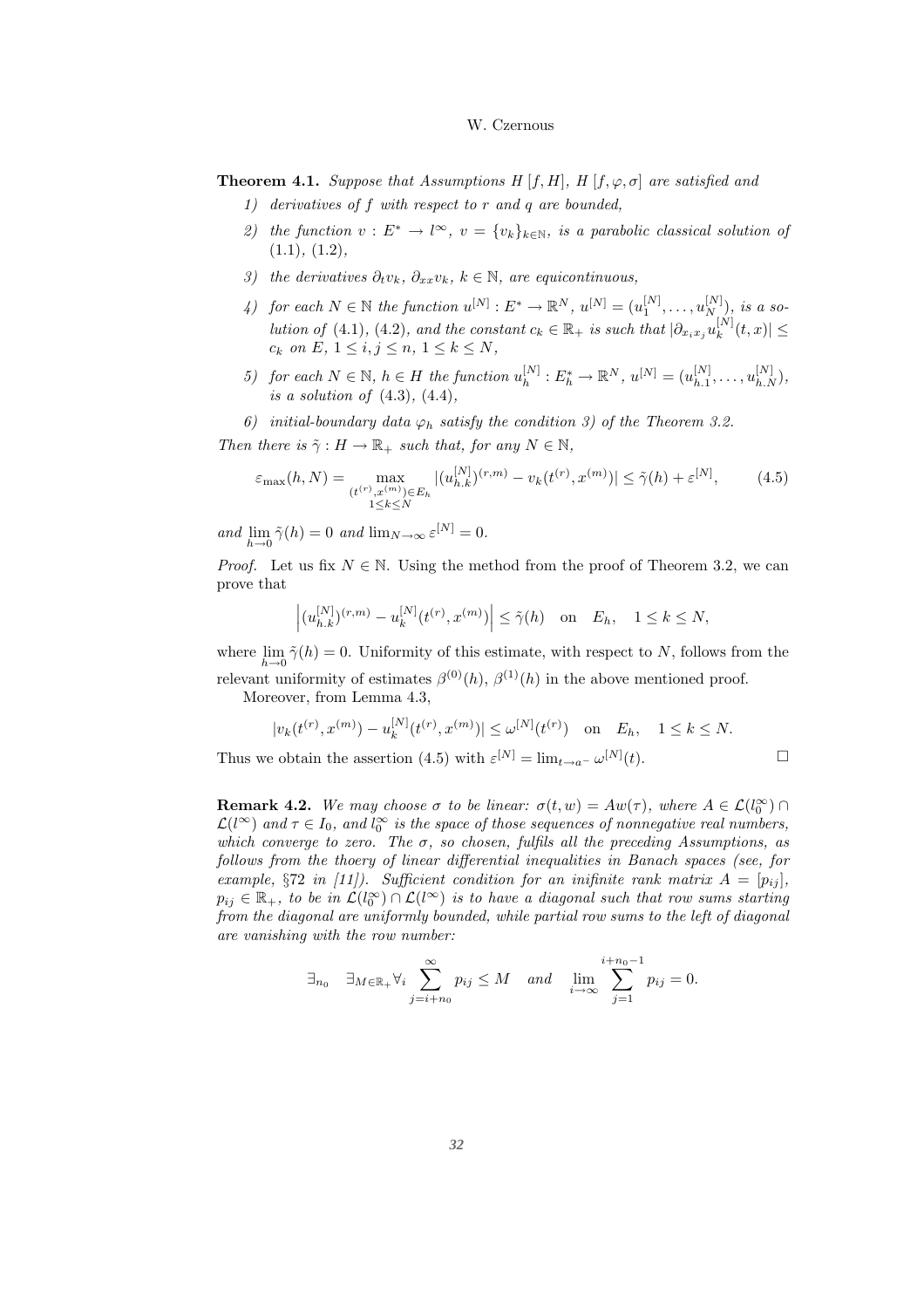**Example 4.1.** Suppose that  $F: E \times l^{\infty} \times \mathbb{R}^n \times M_{n \times n} \to l^{\infty}$  is given. Then, for  $f_k(t,x,w,q,r) = F_k(t,x,w(0,0),q,r), k \in \mathbb{N}$ , the equation (1.1) reduces to the infinite system with deviating variables

$$
\partial_t z_k(t,x) = F_k(t,x,z(\alpha(t,x)),\partial_x z_k(t,x),\partial_{xx} z_k(t,x)), \quad k \in \mathbb{N},
$$

where  $z(\alpha(t,x)) = \{z_k(\alpha_k(t,x))\}_{k\in\mathbb{N}}$ .

**Example 4.2.** Suppose that the function  $F$  is given, as in the previous Example. Then, for  $f_k(t, x, w, q, r) = F_k(t, x, Aw, q, r)$ , where  $(Aw)_k = \int_D w_k(s, y) ds dy$ ,  $k \in \mathbb{N}$ , the equation  $(1.1)$  reduces to the infinite system of integro-differential equations

$$
\partial_t z_k(t,x) = F_k(t,x, \int_{\alpha(t,x)+D} z, \partial_x z_k(t,x), \partial_{xx} z_k(t,x)), \quad k \in \mathbb{N},
$$

where

$$
\int_{\alpha(t,x)+D} z = \left\{ \int_{\alpha_k(t,x)+D} z_k(s,y) \, ds \, dy \right\}_{k \in \mathbb{N}}.
$$

#### 5. Numerical examples

**Example 5.1.** Let  $n = 2$ ,  $a \le 1$  and  $E = [0, a] \times (-1, 1)^2$ ,  $E_0 = \{0\} \times [-1, 1]^2$ ,  $\partial_0 E = [0, a] \times \left( [-1, 1]^2 \setminus (-1, 1)^2 \right)$ . Consider the mixed problem

$$
\partial_t z_k(t, x) = f_k(t, x, z_{\alpha(t, x)}, \partial_x z_k(t, x), \partial_{xx} z_k(t, x)), \qquad k \in \mathbb{N}, \qquad (5.1)
$$

$$
z_k(t, x) = k^{-5} \quad \text{on} \quad E_0 \cup \partial_0 E, \qquad k \in \mathbb{N}, \tag{5.2}
$$

where, for  $k \in \mathbb{N}$ ,  $\alpha_k(t,x) = (t,x_2,x_1)$ ,

$$
f_k(t, x, w, q, r) = \arctan\left(r_{11} + r_{22} - \bar{g}_k(t, x)w_k(0, 0)\right),
$$
  

$$
+ (x_1^2 - 1)(x_2^2 - 1)w_k(0, 0) + g_k(w(0, 0)),
$$
  

$$
\bar{g}_k(t, x) = 4t^2x_1^2(x_2^2 - 1)^2 + 4t^2x_2^2(x_1^2 - 1)^2 + 2tx_1^2 + 2tx_2^2 - 4t,
$$
  

$$
g_k(p) = \begin{cases} 0, & k = 1, \\ p_{k+1} + p_{k-1} - 2k^6 \frac{k^4 + 10k^2 + 5}{(k^2 - 1)^5}p_k, & k > 1. \end{cases}
$$

The exact solution is  $z_k(t,x) = k^{-5} \exp[t(x_1^2 - 1)(x_2^2 - 1)]$ ; we take  $\tilde{\varphi}_k(t,x) = k^{-5}$  on  $E^*$ . The following table shows the values of the maximal error  $\varepsilon_{\text{max}}(h, N)$  (see (4.5)), for  $a = 1/4$  and for chosen h and N.

|    | $-\log_2 h_0$ | $-\log_2 h_1$ | $\tilde{\gamma}(h)+\varepsilon^{\lfloor N\rfloor}$ | $-\log_2(\tilde{\gamma}(h)+\varepsilon^{ N })$ |
|----|---------------|---------------|----------------------------------------------------|------------------------------------------------|
|    |               |               | $3.075600 \cdot 10^{-4}$                           | 11.666845                                      |
| 8  |               | 3             | $7.367134 \cdot 10^{-5}$                           | 13.728537                                      |
| 16 | 11            |               | $1.823902 \cdot 10^{-5}$                           | 15.742612                                      |
| 32 | 13            | 5             | $1.060963 \cdot 10^{-5}$                           | 16.524267                                      |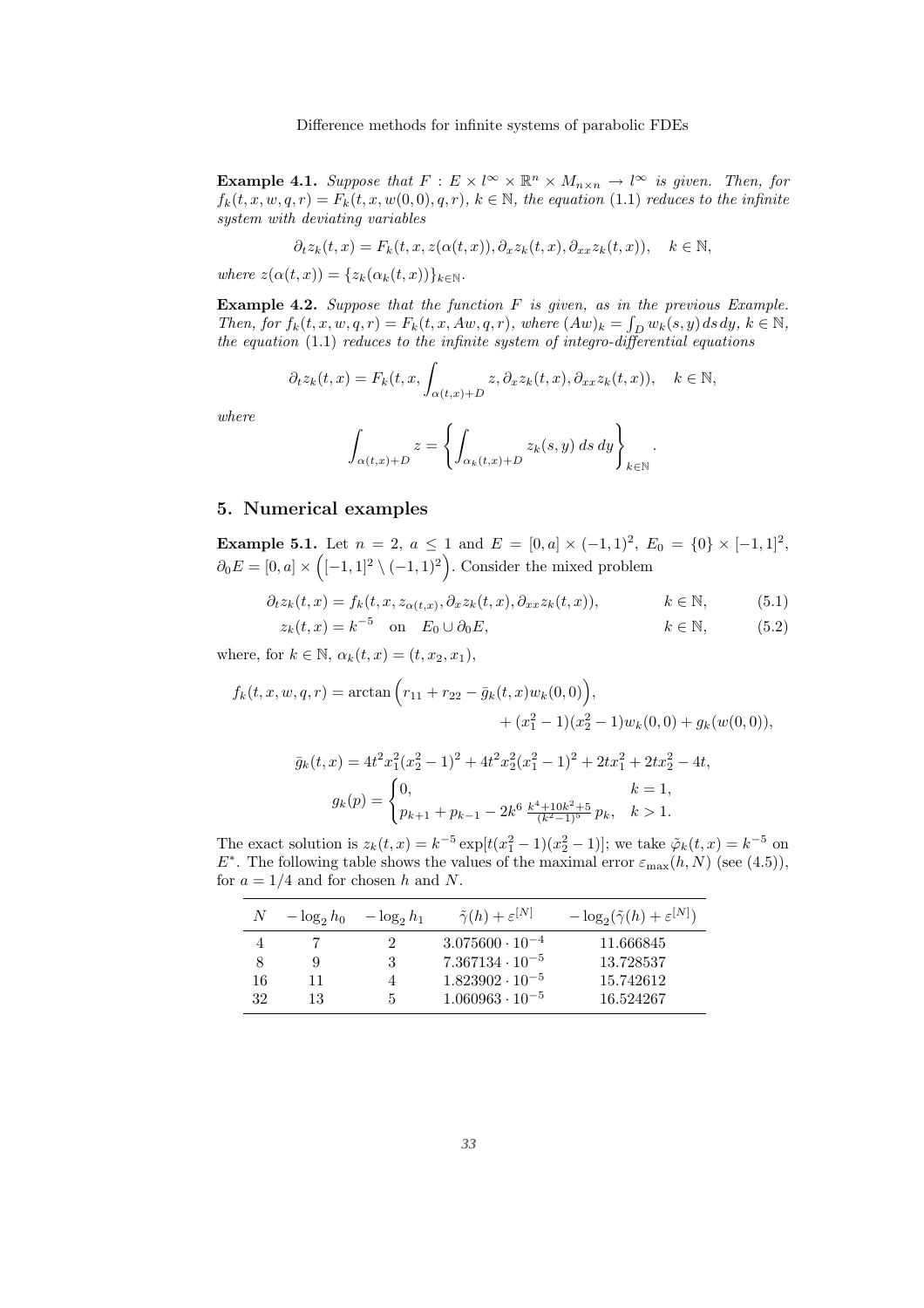**Example 5.2.** Let  $n = 1$ ,  $a \le 1$  and  $E = [0, a] \times (-1, 1)$ ,  $E_0 = \{0\} \times [-2, 2]$ ,  $\partial_0 E = [0, a] \times \left( [-2, -1] \cup [1, 2] \right)$ . Consider the mixed problem

$$
\partial_t z_k(t, x) = f_k(t, x, z_{\alpha(t, x)}, \partial_x z_k(t, x), \partial_{xx} z_k(t, x)), \qquad k \in \mathbb{N}, \qquad (5.3)
$$

$$
z_k(t,x) = 0 \quad \text{on} \quad E_0 \cup \partial_0 E, \qquad k \in \mathbb{N}, \tag{5.4}
$$

where, for  $k \in \mathbb{N}$ ,  $\alpha_k(t, x) = (t, -x)$ ,

$$
f_k(t, x, w, q, r) = \arctan\left(r - \sum_{n=2}^{k+1} 4nta_n(t)b_{n-1}(x)[(4n+1)x^2 - 3]\right)
$$
  
+ 
$$
\int_{-\frac{x-1}{2}}^{-\frac{x+1}{2}} (w_{k+1} - w_k)(0, s) ds + g_k(t, x),
$$
  

$$
g_k(t, x) = -\frac{ta_{k+2}(t)}{2(2k+5)} \left(\frac{3}{4}\right)^{2k+5} \left(\gamma^{2k+5}(x) - \beta^{2k+5}(x)\right) + \sum_{n=2}^{k+1} 2na_n(t)b_n(x),
$$
  

$$
\beta(x) = \begin{cases} 3x^2 - 1 + 2x, & x \in [-1, \frac{1}{3}], \\ 0, & x \in (\frac{1}{3}, 1] \end{cases}, \gamma(x) = \begin{cases} 3x^2 - 1 - 2x, & x \in [-\frac{1}{3}, 1] \\ 0, & x \in [-1, -\frac{1}{3}) \end{cases},
$$
  

$$
a_n(t) = (-1)^n \frac{4^n - 4}{(2n)!} t^{2n-1}, \qquad b_n(x) = x(x^2 - 1)^{2n}, \qquad n \ge 2.
$$

The exact solution is  $z_k(t, x) = \sum_{n=2}^{k+1} ta_n(t) b_n(x)$ ,  $k \in \mathbb{N}$ ; we take, for  $k \in \mathbb{N}$ ,

$$
\tilde{\varphi}_k(t,x) = \begin{cases} 8x\sin^4(\frac{1}{2}t(x^2-1)) & \text{on} \quad E, \\ 0 & \text{on} \quad E_0 \cup \partial_0 E. \end{cases}
$$

The following table shows the values of the maximal error  $\varepsilon_{\text{max}}(h,N)$  (see (4.5)), for  $a = 1/4$  and for chosen h and N.

|    | $-\log_2 h_0 - \log_2 h_1$ |   | $\tilde{\gamma}(h) + \varepsilon^{\lfloor N \rfloor}$ | $-\log_2(\tilde{\gamma}(h) + \varepsilon^{ N })$ |
|----|----------------------------|---|-------------------------------------------------------|--------------------------------------------------|
|    |                            | 2 | $3.607181 \cdot 10^{-5}$                              | 14.758768                                        |
| 8  |                            | 3 | $8.435167 \cdot 10^{-6}$                              | 16.855152                                        |
| 16 | 10                         | 4 | $2.084722 \cdot 10^{-6}$                              | 18.871714                                        |
| 32 | 12                         | 5 | $5.218899 \cdot 10^{-7}$                              | 20.869751                                        |

Example 5.3. Our result seems to be new also in the classical case, that is, without the functional dependence. An interesting problem, arising in applications (the discrete coagulation-fragmentation model which describes the dynamics of cluster growth and arises in polymer science, atmospheric physics, and colloidal chemistry), is considered in the work [12], in the following form (a sum over an empty range is meant to be zero):

$$
\frac{\partial u_k}{\partial t} = d_k \Delta u_k + \frac{1}{2} \sum_{j=1}^{k-1} (a_{k-j,j} u_{k-j} u_j - b_{k-j,j} u_k) - u_k \sum_{j=1}^{\infty} a_{kj} u_j + \sum_{j=1}^{\infty} b_{ij} u_{k+j},
$$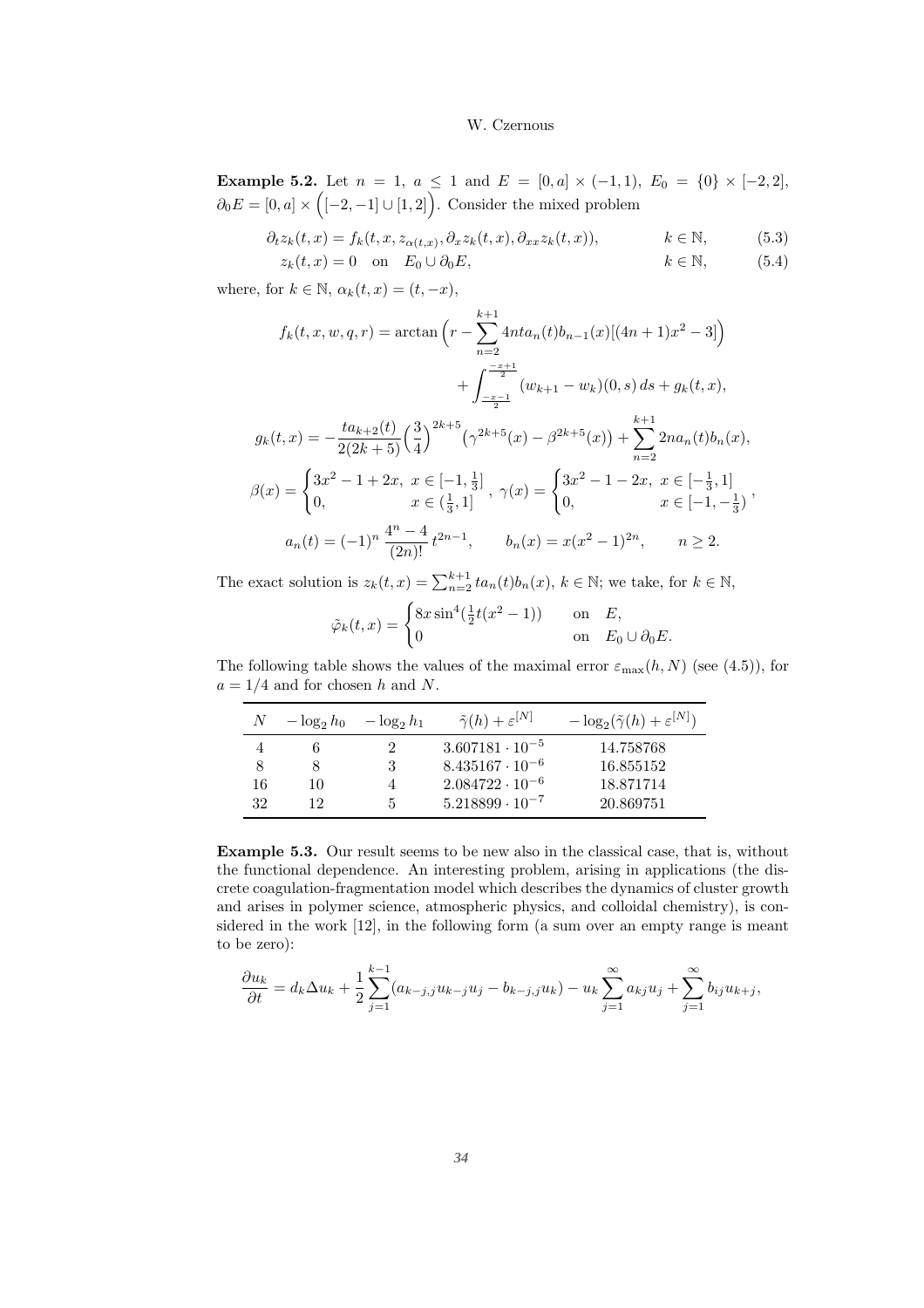$k = 1, 2, \ldots$ , on  $\Omega_a = (0, a) \times \Omega$ ,  $\Omega \subset \mathbb{R}^n$ , with an initial condition and homogeneous Neumann condition. As mentioned in [12], for this problem a Galerkin numerical approximation were considered; we apply a finite difference approximation, presented here.

We choose  $n = 1$ ,  $\Omega = (-2, 2)$ , and the coefficients:  $d_k = 1$  and  $a_{kj} = b_{kj} = q^{k+j}$ ,  $q \in (0, 1)$ , for all k and j. Testing the difference scheme is done against the known solution, namely  $\tilde{v}_k = q^{-k}(v_{k-1}-v_k)$ , with  $v_k(t,x) = p^k v^4(s^k x + \alpha \sin(t/(k+1)))$  and v being a cosine, extended by zero outside  $[-\pi/2, \pi/2]$ . The constants are:  $q = 27/32$ ,  $p = 1/4$ ,  $s = 3/2$ ,  $\alpha = 3/10$ . Such a system satisfies conditions assumed in [12] for global existence. Specifically, the solution components are nonnegative, and the overall mass, that is, the sum of integrals of  $k \cdot \tilde{v}_k$  over space domain  $\Omega$ , is constant in time.

Thus our exemplific problem, which we have made inhomogeneous  $(F_k)$  for sake of simplicity, yields

$$
\frac{\partial u_k}{\partial t} = \Delta u_k + \frac{1}{2} q^k \sum_{j=1}^{k-1} (u_{k-j} u_j - u_k) - q^k u_k \sum_{j=1}^{\infty} q^j u_j + q^k \sum_{j=1}^{\infty} q^j u_{k+j} - F_k,
$$

 $k = 1, 2, 3, \ldots$ , and  $u_k(0, x) = q^{-k} p^{k-1} (v^4(s^{k-1} x) - p v^4(s^k x))$ ,  $u_k(t, -2) = u_k(t, 2) =$ 0. Provided that solutions  $u_k$  are uniformly bounded (which is a fairly reasonable assumption, and possible to check with the aid of partial differential inequalities), respective right-hand side is Lipschitz continuous with respect to  $u$ , and the Lipschitz coefficients form a matrix of infinite rank, in a way exactly as stated in the Remark 4.2. The term  $F_k$  depends only on k, t and x, and it is so chosen, that the above mentioned solution is valid.

The following table shows the values of the maximal error  $\varepsilon_{\text{max}}(h,N)$  (see (4.5)), for  $a = 1/4$ , for various sizes of the finite system, and for various step sizes; the last ones are controlled by the choice of  $h_1 = 2/N_1$  and by the CFL condition (3.19), in which equality holds. In calculations, we have used the extension  $\tilde{\varphi}$  of data, given by  $\tilde{\varphi}_k(t,x) = u_k(0,x)$ ; then  $\sum_{j=N+1}^{\infty} q^j u_j = v_N(0,x)$ , so that the right-hand side of (4.3) may be effectively computed.

| $\log_2(N)$    | $\log_2(N_1)$ | $err_{max}$ | $-\log_2(err_{max})$ |
|----------------|---------------|-------------|----------------------|
| 2              | 4             | 0.00352021  | 8.15012              |
| 3              | 4             | 0.00950878  | 6.71652              |
|                | 4             | 0.00406853  | 7.94128              |
| $\mathfrak{D}$ | 5             | 0.000864932 | 10.1751              |
| 2              | 6             | 0.000221877 | 12.1380              |
| $\overline{2}$ |               | 0.000196772 | 12.3112              |
| 3              |               | 5.32112e-05 | 14.1979              |
| 4              |               | 0.000174529 | 12.4842              |
| 3              | 8             | 1.33044e-05 | 16.1977              |